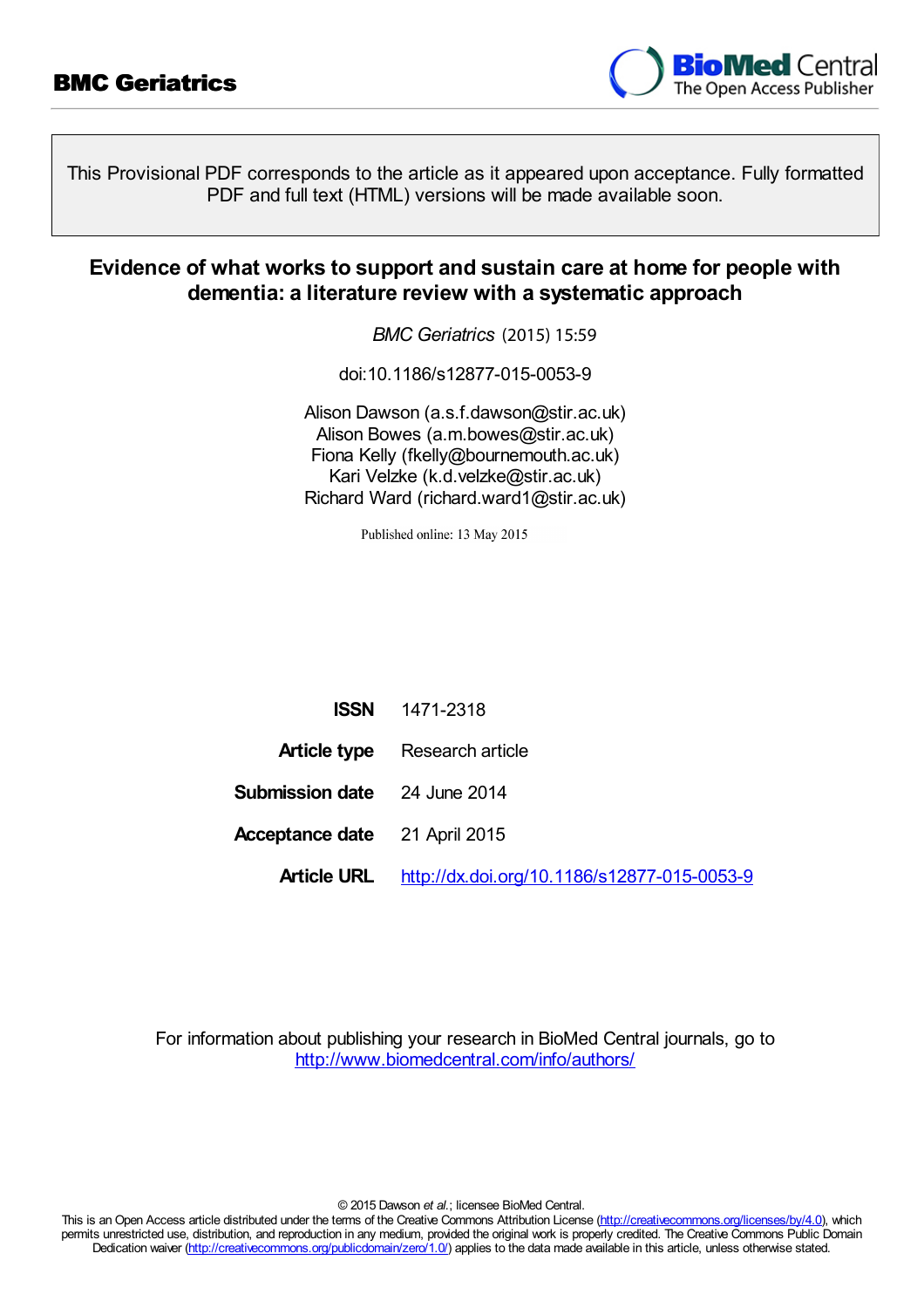# **Evidence of what works to support and sustain care at home for people with dementia: a literature review with a systematic approach**

Alison Dawson $<sup>1</sup>$ </sup> Email: a.s.f.dawson@stir.ac.uk

Alison Bowes<sup>1\*</sup> Corresponding author Email: a.m.bowes@stir.ac.uk

Fiona Kell $v^2$ Email: fkelly@bournemouth.ac.uk

Kari Velzke<sup>1</sup> Email: k.d.velzke@stir.ac.uk

Richard Ward $<sup>1</sup>$ </sup> Email: richard.ward1@stir.ac.uk

<sup>1</sup> School of Applied Social Science, University of Stirling, Stirling FK9 4LA, UK

 $2$  Bournemouth University Dementia Institute (BUDI), Bournemouth University, Bournemouth BH12, UK

## **Abstract**

## **Background**

This paper synthesises research evidence about the effectiveness of services intended to support and sustain people with dementia to live at home, including supporting carers. The review was commissioned to support an inspection regime and identifies the current state of scientific knowledge regarding appropriate and effective services in relation to a set of key outcomes derived from Scottish policy, inspection practice and standards. However, emphases on care at home and reduction in the use of institutional long term care are common to many international policy contexts and welfare regimes.

## **Methods**

Systematic searches of relevant electronic bibliographic databases crossing medical, psychological and social scientific literatures (CINAHL, IngentaConnect, Medline, ProQuest, PsychINFO and Web of Science) in November 2012 were followed by structured review and full-text evaluation processes, the latter using methodology-appropriate quality assessment criteria drawing on established protocols.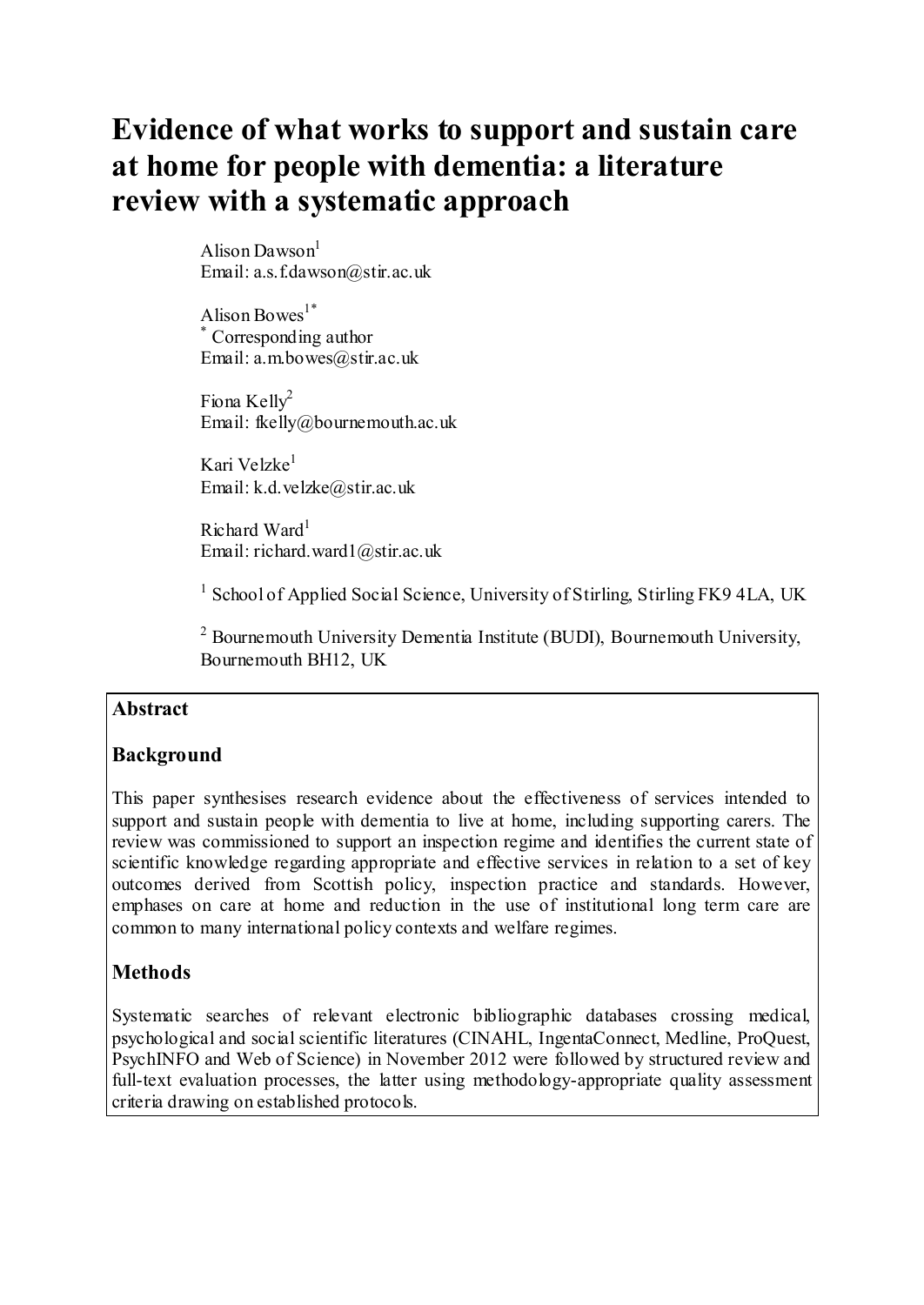## **Results**

Of 131 publications evaluated, 56 were assessed to be of 'high' quality, 62 of 'medium' quality and 13 of 'low' quality. Evaluations identified weaknesses in many published accounts of research, including lack of methodological detail and failure to evidence conclusions. Thematic analysis revealed multiple gaps in the evidence base, including in relation to take-up and use of self-directed support by people with dementia, use of rapid response teams other multidisciplinary approaches, use of technology to support communitydwelling people with dementia, and support for people without access to unpaid or informal support.

## **Conclusions**

In many areas, policy and practice developments are proceeding on a limited evidence base. Key issues affecting substantial numbers of existing studies include: poorly designed and overly narrowly focused studies; variability and uncertainty in outcome measurement; lack of focus on the perspectives of people with dementia and supporters; and failure to understanding the complexities of living with dementia, and of the kinds of multifactorial interventions needed to provide holistic and effective support. Weaknesses in the evidence base present challenges both to practitioners looking for guidance on how best to design and deliver evidence-based services to support people living with dementia in the community and their carers and to those charged with the inspection of services.

## **Keywords**

Dementia, Care at home, Services, Support

## **Background**

How best to support increasing numbers of people with dementia is a challenge for societies around the world. It is estimated that the total prevalence rate of dementia in people aged 65+ in the UK is 7.1% and that by 2015 there will be 850,000 people living with dementia [1]. A prevalence rate of 11% has been reported for the 65+ age group in the USA, equating to 5 million people living with dementia [2]; a recent pooled analysis of seven high quality European studies suggested a total prevalence rate of dementia across EU27 countries of 7.23% [3]; and in 2013 an estimated 27.8 million people (62% of all people with dementia) were living in low or middle income countries [4]. In most instances, a large proportion of people will be living in standard housing stock: for example, in the UK around two thirds of people with dementia will be living in their own homes [1] and in Australia, 70% of an estimated 298,000 people with dementia in 2011 lived in the community [5].

The literature describing and analysing services which support and sustain people with dementia living in their own homes is burgeoning. Expansion in the number and type of such services is partly driven by policy and practice which are increasingly emphasising the need to support people to live in their own homes in the face both of growing numbers of people living with dementia. For example, the UK 'Prime Minister's challenge on dementia: Delivering major improvements in dementia care and research by 2015' states unequivocally that 'Failure to act will mean our health and social care services will struggle under the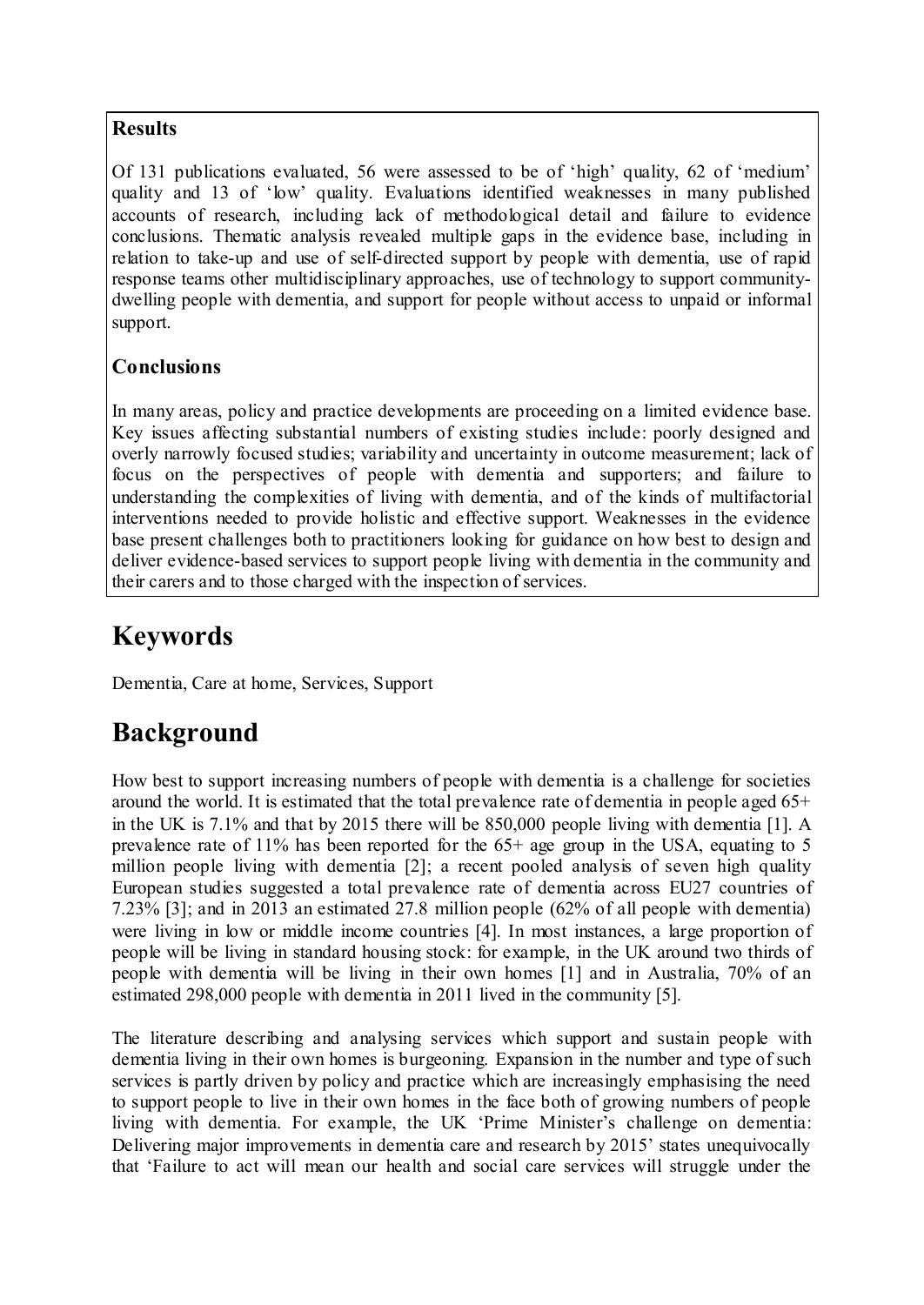pressure of increasing numbers of people with dementia' [6]. Also, and more importantly, service development is being driven by commitments to ageing in place, in accordance with the preferences of people themselves. In 2012, Australian ministers agreed to make dementia a 'National Health Priority Area' in recognition of 'the increased burden of disease and the opportunities to make significant gains in the health status and well-being of people with dementia and their carers and families' [7].

This paper synthesises research evidence about the effectiveness of services intended to support and sustain community-dwelling people with dementia and their carers. A systematically conducted review of research-based publications identified the current state of scientific knowledge regarding appropriate and effective services for people with dementia and their family caregivers in relation to a set of key outcomes derived from documents detailing recent Scottish policy [8,9] and guiding Scottish inspection practice (including relevant standards [10,11] and Statutory Performance Indicators (SPIs) [12] (see Table 1, below). The emphasis on care at home and the reduction in the use of institutional long term care is however common to many welfare regimes and particularly pertinent for the rest of the UK, where the policy emphasis is similar [13].

**Table 1 Key outcomes for people with dementia and their carers informing the literature review**

| Key outcomes                                                                                 |                                    |  |  |  |
|----------------------------------------------------------------------------------------------|------------------------------------|--|--|--|
| • Prevention of unnecessary hospital admission                                               | • Management of medication at home |  |  |  |
| • Prevention of delayed discharge from hospital                                              | • Delivery of community nursing    |  |  |  |
| • Reducing lengths of hospital stay                                                          | $\bullet$ Carer support            |  |  |  |
| • Effective discharge from hospital                                                          | • Self directed support            |  |  |  |
| • Consistency and quality of home care delivery (including staff<br>training, staff support) |                                    |  |  |  |

Services which sustain and support people with dementia to live in their own homes do not operate in isolation: people with dementia and their caregivers are likely to have a range of needs, e.g. in relation to health care, transport, and support with cognitive or emotional tasks [5] and so are likely to be simultaneously engaged with and using health services and other community-based care services [14]. Since this research was specifically commissioned to inform a quality inspection regime, it was necessary for the review to focus not only on services specifically providing delivery of care at home, but also on the interaction of those with other health and social care services and on contextual matters relating to the achievement of key outcomes identified by the inspection agency and detailed in Table 1 below. Our approach considers both the systems and structures that are in place to support care, and the experiences and actions of people living with dementia, providing a broad narrative overview and systematically derived quantification of the evidence base.

In the section which follows we set out our methods for this study. Following this, we summarise our findings by topic area. We then present a discussion of emerging issues, crosscutting themes and implications for practice before drawing our final conclusions.

## **Methods**

We aimed for a transparent and systematic process, whilst also ensuring a pragmatic approach in the light of available resources of time and funding. A PRISMA 2009 Checklist is provided as a supplementary document accompanying this paper.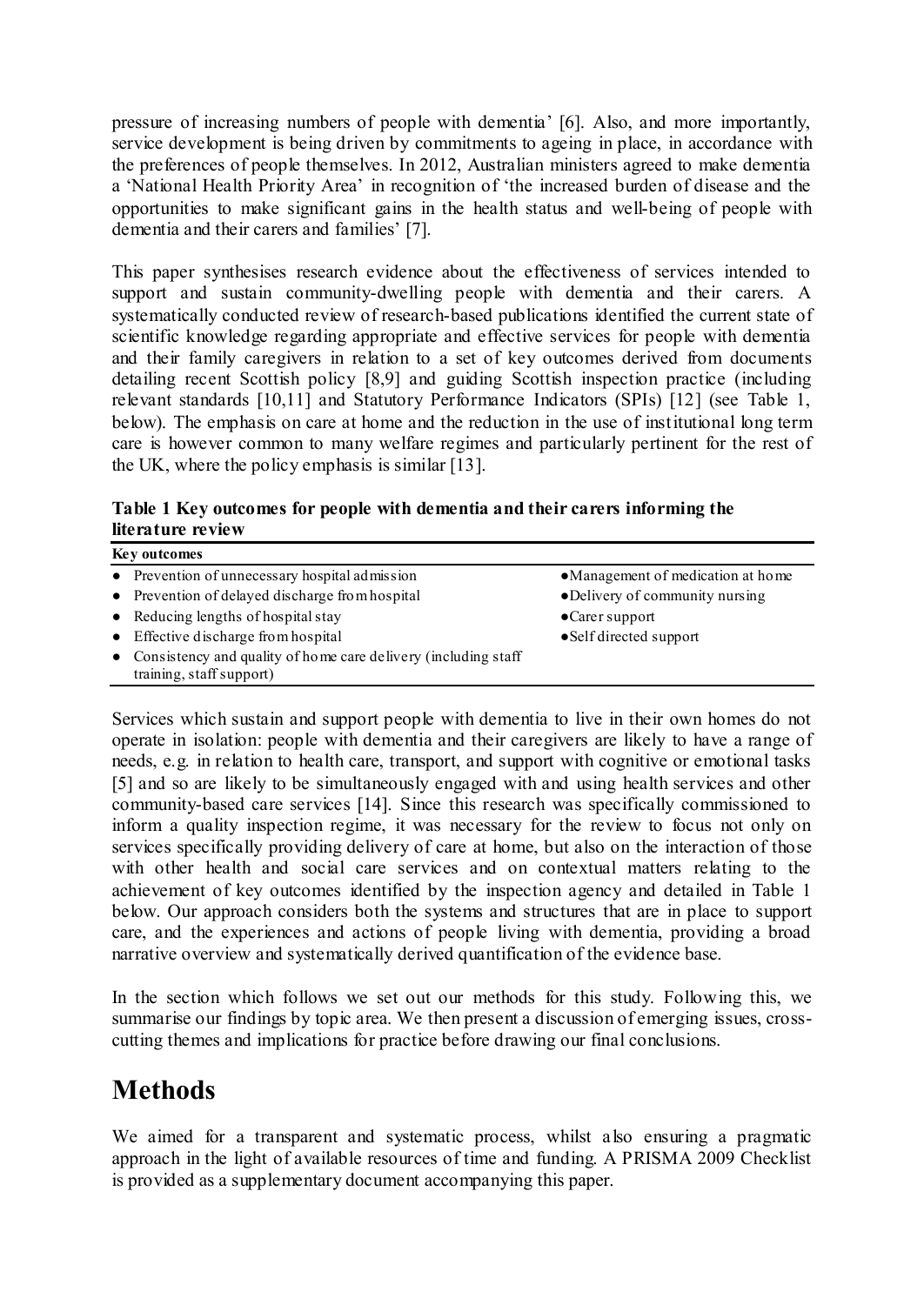### **Search and selection strategy**

The first step was a systematic search of relevant bibliographic databases to ensure the necessary broad coverage of areas of interest, crossing medical, psychological and social scientific literatures. We searched CINAHL, IngentaConnect, Medline, ProQuest, PsychINFO and Web of Science electronic databases. The searches took place in November 2012 and were restricted to English language sources, including international literature, published in 2002 or later. The intention of the searches was to identify, quantify and summarise the evidence base around those areas of interest to the commissioning body outlined above. Many of the topics of interest referred to recent innovations in service, and we expected that literature covering longer standing aspects of service provision would refer back to earlier work if relevant. The search terms were developed in collaboration with the commissioning body and informed by a set of key outcomes for people with dementia and their carers provided by them as described above and detailed in Table 1. The search terms used for the review are listed. Figure 1 provides a PRISMA diagram of the review process.

**Figure 1** PRISMA diagram of the review process. This has been uploaded as a separate file.

## **Literature review search terms ('\*' denotes truncation symbol)**

(dementia OR Alzheimer\*) and (care OR support) and (hospital admission\*) (dementia OR Alzheimer\*) and (care OR support) and (discharge\*) [note: delayed, effective, supported discharge all covered by this string] (dementia OR Alzheimer\*) and (care OR support) and (hospital stay\*) (dementia OR Alzheimer\*) and ((home OR domiciliary) AND (care OR support)) and (staff) (dementia OR Alzheimer\*) and ((home OR domiciliary) AND care) and (hours OR evening\* OR overnight OR weekend\*) [from Care of Older People Information Set (COPIS)†] (dementia OR Alzheimer\*) and (home) and (medicine\* OR medicat\*) and (management OR compliance OR adherence OR capacitance) (dementia OR Alzheimer\*) and (community nurs\*) (dementia OR Alzheimer\*) and (carer\*) and (support\*) (dementia OR Alzheimer\*) and ((direct payment\*) OR (self directed OR self-directed) OR (indiv\* budget\*)) (dementia OR Alzheimer\*) and (personalisation OR personalization) (dementia OR Alzheimer\*) and ((reablement OR re-ablement) OR (rehabilitation) OR (enablement)) (dementia OR Alzheimer\*) and ((intermediate care) OR (rapid response) OR (step up step down) OR (convalesc\*) OR (progressive care) OR (hospital-at-home)) (dementia OR Alzheimer\*) and ((community OR local OR cottage) AND (hospital\*)) (dementia OR Alzheimer\*) and ((post diagnos\*) OR (post-diagnos\*)) (dementia OR Alzheimer\*) and (day service\*) (dementia OR Alzheimer\*) and (community support)

†The Care of Older People Information set (COPIS) is an 'information set' jointly developed by NHS QIS and SWIA containing seventeen key indicators that can be used to assess outcomes for older people and partnership working between health and social work services.

Following initial screening by title and then title plus abstract, 1763 references remained for consideration. Project resources precluded full text examination of this volume of literature. After consulting the commissioning body, we applied further inclusion criteria focusing on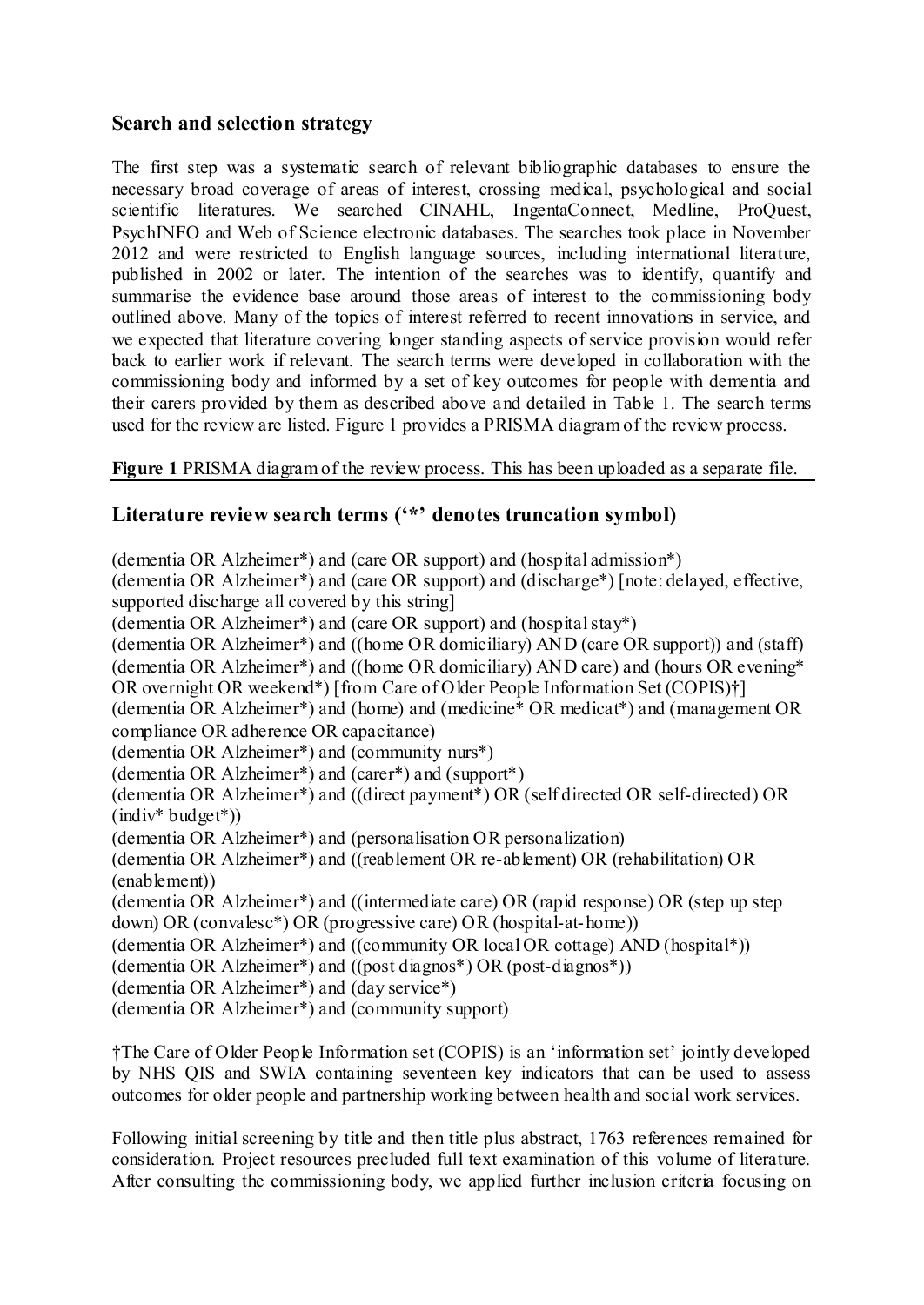material published 2007 onwards, prioritising reviews of research, and emphasising the priority areas identified in Table 1. In total 310 items met these criteria to a greater or lesser extent. In conducting full text readings, we prioritised higher scoring items, but also items which covered the relevant areas of interest, ensuring the necessary breadth required by the commissioning body. On the basis of examination of the full texts, 131 publications covering UK and international research were included and underwent quality assessment, with 28 adjudged to be irrelevant to the study.

#### **Review and evaluation strategy**

A team of readers reviewed the full texts and completed a structured report on each item read using the 'Stirling literature review proforma'. This is an online proforma developed at the University of Stirling which allows the capture of bibliographic and content-related data from and facilitates a research-design specific quality assessment of reviewed texts.

After recording basic information about the text, reviewers are asked to identify the research design used in the publication being reviewed, after which routing within the proforma takes the reviewer to a quality assessment section specific to that type of research, e.g. Randomised Controlled Trial (RCT), Qualitative study, Literature review, etc. The sections reproduce assessment criteria developed and in use elsewhere, for example Centre for Research and Development (CRD) Report No 4 [15] for RCTs and Controlled Clinical Trials (CCTs), Cochrane Effective Practice and Organisation of Care (EPOC) check lists [16] for Controlled Before and After studies (CBAs) and Interrupted Time Series studies (ITSs) and Critical Appraisal Skills Programme (CASP) assessment criteria [17] for Economic Evaluations and Literature Reviews, plus a section for 'Other types of study'. Reviewers are guided through the criteria contained in the selected assessment section, and then asked to rate (and record their reasons for rating) the publication as of Low, Medium or High quality based on whether the full text has revealed major, important, or minor limitations in the study methodology as reported in the publication. The assessment produces a quality rating compared to the archetype for studies using the same research design and thus provides an indication of the degree of caution that should be attached to a study's findings and conclusions: it does not allow for quality comparison across research designs.

Unlike other approaches to systematically reviewing literature which include specific research designs as an inclusion/exclusion criterion, this approach allows for the consideration of evidence gathered using the full range of different methodological approaches. Phenomena of interest in the present study such as the development of novel services or service users' experience of existing services may not have been explored using the types of research designs privileged in other approaches to review, but evidence from other types of research may well exist, knowledge of which would be of value to the commissioning body and others. The approach taken in the Stirling literature review proforma is thus ideal for those occasions where the objective is to identify and understand the full range and scope of the available evidence base.

A sample of texts was double read to check inter-reviewer reliability. The proforma provided summaries of the content of all reviewed materials, data on a number of variables to facilitate later analysis of the reviewed literature, and a clearly defined quality assessment of each item. Data collected in the proforma were then used to group the literature thematically.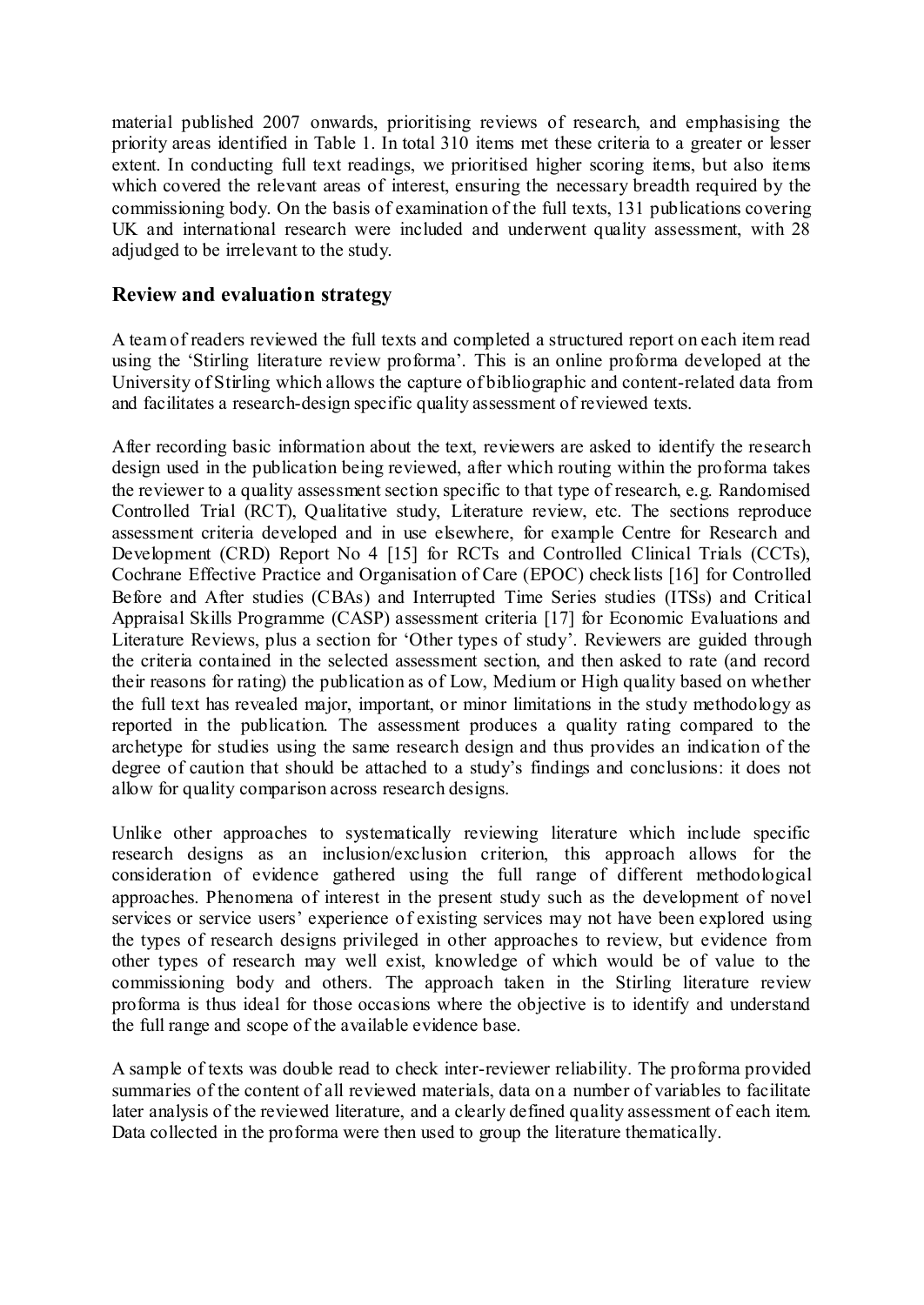A full table of the included references and their quality assessments is provided as a supplementary document (see Additional file 1) and a PRISMA 2009 Checklist is also provided (see Additional file 2).

## **Results**

Of the 131 publications evaluated, 56 were assessed to be of 'high' quality, 62 of 'medium' quality and 13 of 'low' quality. Table 2 summarises the quantity and quality of literature identified and study types included, grouped under five main topic headings and, where used in the review, additional sub-topic headings. Column totals are higher than the total number of evaluated publications because the majority of references were relevant to multiple topics and sub-topics – especially in the case of research on informal (also known as unpaid) care. Work assessed as of low quality is not included in the table.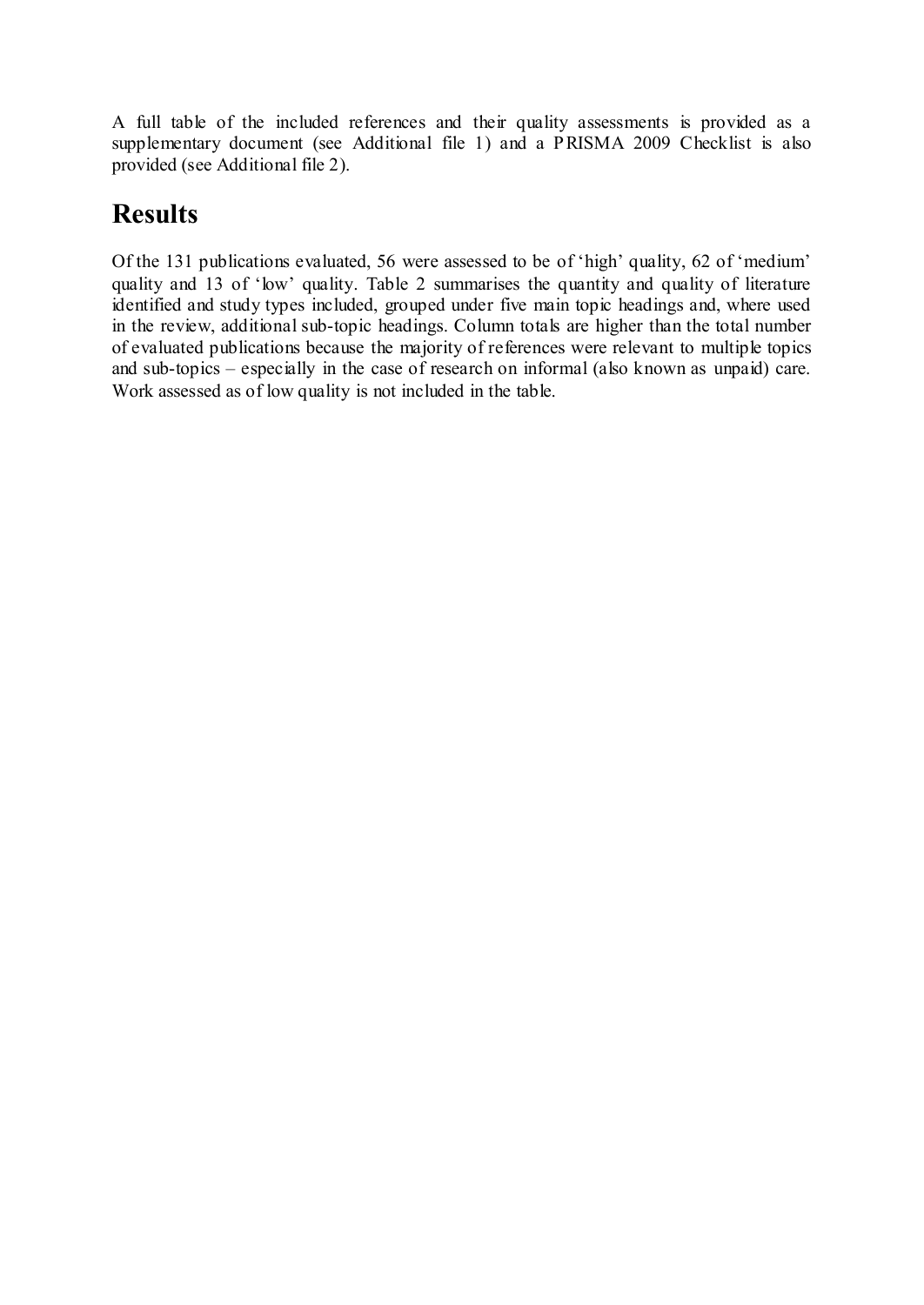| <b>Topic</b>                                                                                | Subtopic                                            | Items classified as high quality (study types)                                                                                                                                                                 | Items classified as medium quality (study types                                                                                                                                                                                                                                                                                     |
|---------------------------------------------------------------------------------------------|-----------------------------------------------------|----------------------------------------------------------------------------------------------------------------------------------------------------------------------------------------------------------------|-------------------------------------------------------------------------------------------------------------------------------------------------------------------------------------------------------------------------------------------------------------------------------------------------------------------------------------|
| Early intervention and post<br>diagnostic services                                          | Early intervention (anticipatory / on<br>diagnosis) | 19 (11 Literature reviews; 1 Cohort study; 7 Other (2 Program<br>descriptions; Practice guidelines; test of MCI screening tools;<br>Practice-based reflection; Policy analysis; Program evaluation))           | 18 (12 Literature reviews; 1 Economic evaluation; 3<br>Qualitative studies; 2 Other (Descriptive service overview,<br>report of survey))                                                                                                                                                                                            |
|                                                                                             | Post diagnostic support                             | 18 (9 Literature reviews; 1 Controlled clinical trial (CCT); 3<br>Qualitative studies; 5 Other (2 Program descriptions; practice-<br>based reflection; Retrospective case review; Program<br>evaluation)       | 23 (7 Literature reviews; 1 Randomised controlled trial<br>(RCT); 2 Controlled clinical trials (CCT); 3 Qualitative<br>studies; 1 Non-controlled Before and After study; 5 Other<br>(2 Cross-sectional studies; 2 Service overviews; 2 Reports<br>of surveys; Program evaluation; 2 Retrospective case<br>reviews; Study protocol)) |
| Community-based services<br>supporting people with<br>dementia living in their own<br>homes | Self directed support                               | 3 (1 Literature review; 1 Qualitative study; 1 Other (practice-<br>based reflection))                                                                                                                          | 3 (1 Literature review; 2 Other (Reports of survey;<br>Program evaluation))                                                                                                                                                                                                                                                         |
|                                                                                             | Community-based support                             | 16 (5 Literature reviews; 1 Controlled clinical trial (CCT); 4<br>Qualitative studies; 6 Other (Multi-method study; 2 Program<br>evaluations; Practice-based reflection; Report of survey; Policy<br>analysis) | 14 (5 Literature reviews; 1 Controlled clinical trial (CCT);<br>1 Economic evaluation; 7 Other (Cross-sectional study;<br>Service evaluation; Program evaluation; 2 Reports of<br>surveys; Service description; Study protocol))                                                                                                    |
|                                                                                             | Domiciliary support                                 | 11 (3 Literature reviews; 1 Controlled clinical trial (CCT); 4<br>Qualitative studies; 3 Other (Report of survey; Program<br>evaluation; Policy analysis))                                                     | 16 (5 Literature reviews; 3 Qualitative studies; 8 Other (2<br>Cross-sectional studies; 2 Reports of surveys; Program<br>evaluation; Service evaluation; Service overview; Study<br>protocol)                                                                                                                                       |
|                                                                                             | Rapid response                                      | 4 (1 Literature review; 3 Other (Report of survey; Program<br>evaluation; Retrospective case review))                                                                                                          | 4 (1 Qualitative study; 3 Other (Report of survey; Program<br>evaluation; Service evaluation))                                                                                                                                                                                                                                      |
|                                                                                             | Enablement, re-ablement and<br>rehabilitation       | 16 (11 Literature reviews; 2 Qualitative studies; 3 Other (Report 18 (13 Literature reviews; 1 Qualitative study; 5 Other<br>of survey; Program description; Program evaluation))                              | (Retrospective case review; Program evaluation; 2 Reports<br>of surveys))                                                                                                                                                                                                                                                           |
|                                                                                             | M anaging medication                                | 4 (1 Literature review; 1 Controlled clinical trial (CCT); 2<br>Qualitative studies)                                                                                                                           | 7 (2 Literature reviews; 5 Other (Service evaluation;<br>Service description; Study protocol; Report of survey;<br>Retrospective drug use study)                                                                                                                                                                                    |
|                                                                                             | Day services                                        | 6 (4 Literature reviews; 2 Qualitative studies)                                                                                                                                                                | 2(2 Other (Cross-sectional study; Report of survey)                                                                                                                                                                                                                                                                                 |
| Hospital-related areas of<br>interest                                                       | Intermediate care                                   | 8 (4 Literature reviews; 1 Controlled clinical trial (CCT); 1<br>Qualitative study; 2 Other (Multi-method study; Policy<br>analysis))                                                                          | 4 (1 Literature review; 1 Qualitative study; 2 Other<br>(Program evaluation; Report of survey))                                                                                                                                                                                                                                     |
|                                                                                             | Preventing unnecessary admission                    | 13 (8 Literature reviews; 2 Qualitative studies; 3 Other (Case<br>study; 2 Program evaluations))                                                                                                               | 10 (2 Literature reviews; 1 Qualitative study; 7 Other<br>(Cross-sectional study; Service evaluation; Program<br>evaluation; Retrospective case review; Report of survey;<br>Service description; Study protocol))                                                                                                                  |

## **Table 2 Quantity, quality and type of identified literature by topic heading**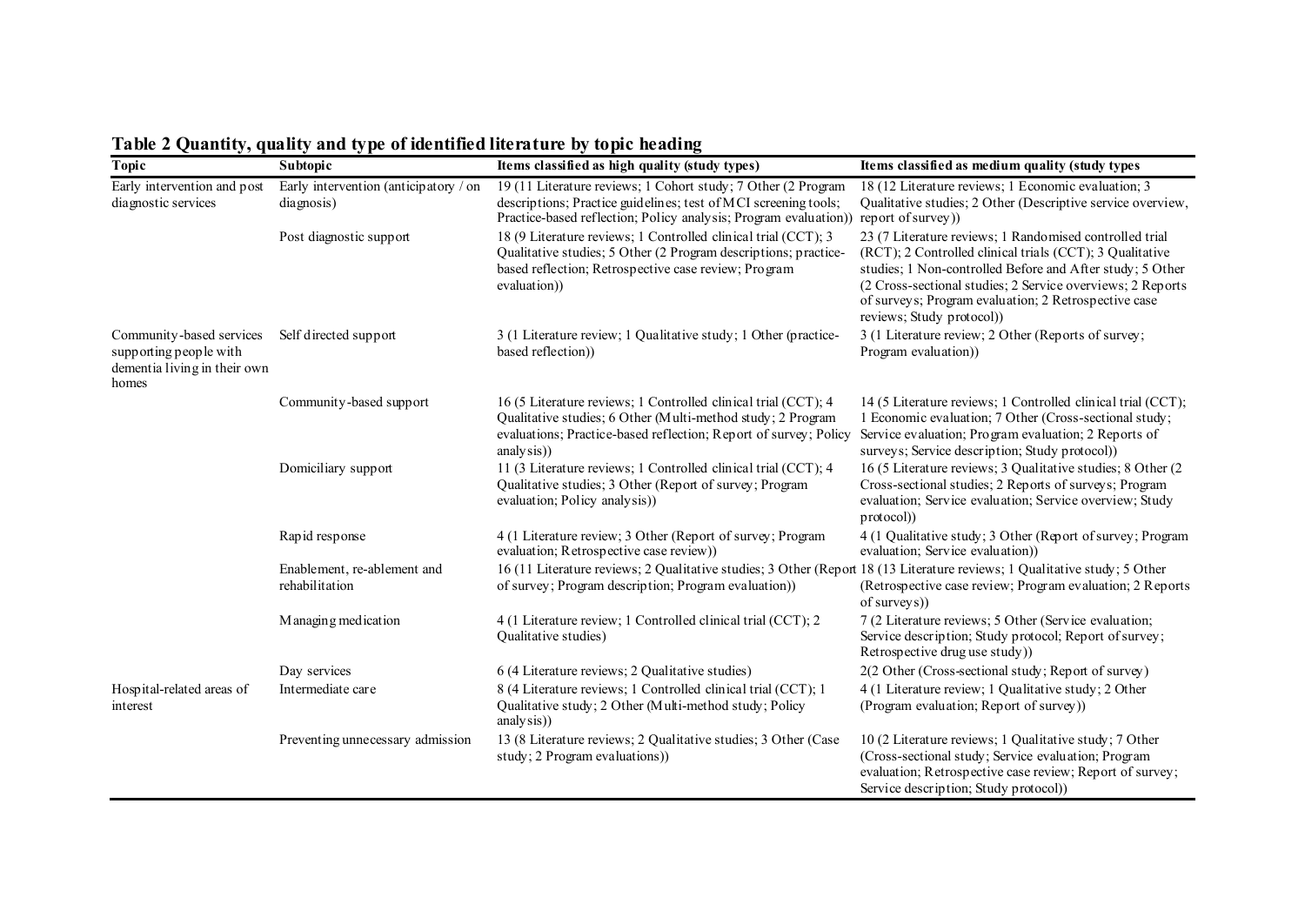|                                                                                                     | Community hospitals                                                                   | 4 (2 Literature reviews; 2 Other (Retrospective case review;<br>Program evaluation))                                                                                                                                                  | 2 (2 Other (Report of a survey; Program evaluation)                                                                                                                                                                                                          |
|-----------------------------------------------------------------------------------------------------|---------------------------------------------------------------------------------------|---------------------------------------------------------------------------------------------------------------------------------------------------------------------------------------------------------------------------------------|--------------------------------------------------------------------------------------------------------------------------------------------------------------------------------------------------------------------------------------------------------------|
|                                                                                                     | Reductions in length of stay                                                          | 6 (3 Literature reviews; 1 Cohort study; 2 Other (2 Program<br>evaluations))                                                                                                                                                          | 5 (1 Cohort study; 4 Other (2 Retrospective case reviews;<br>Report of survey; Program evaluation))                                                                                                                                                          |
|                                                                                                     | Discharge                                                                             | 5 (1 Literature review; 1 Cohort study; 3 Other (Multi-method<br>study; 2 Program evaluations))                                                                                                                                       | 6 ((1 Literature review; 1 Cohort study; 1 Qualitative<br>study; 3 Other (Cross-sectional study; Report of survey;<br>Program evaluation))                                                                                                                   |
| Informal/ unpaid care                                                                               |                                                                                       | 27 (13 Literature reviews; 1 Controlled clinical trial (CCT); 6<br>Qualitative studies; 7 Other (Case study; Literature-based<br>concept analysis; Meta-analysis; Multi-method study;<br>Retrospective case review; Policy analysis)) | 25 (11 Literature reviews; 1 Randomised controlled trial<br>(RCT); 1 Controlled clinical trial (CCT); 3 Qualitative<br>studies; 9 Other (2 Cross-sectional studies; Study protocol;<br>3 Service descriptions; 2 Reports of surveys; Program<br>evaluation)) |
| Workforce and service<br>delivery*                                                                  |                                                                                       |                                                                                                                                                                                                                                       |                                                                                                                                                                                                                                                              |
|                                                                                                     | Joint working partnership working                                                     | 16 (7 Literature reviews; 1 Controlled clinical trial (CCT); 4<br>Qualitative studies; 4 Other (Report of survey; 2 Program<br>evaluations; Policy analysis))                                                                         | 11 (3 Literature reviews; 3 Qualitative studies; 5 Other<br>(Cross-sectional study; Study protocol; Service description;<br>Report of survey; Program evaluation))                                                                                           |
|                                                                                                     | Integrated care/teams                                                                 | 16 (7 Literature reviews; 1 Controlled clinical trial (CCT); 4<br>Qualitative studies; 4 Other (Report of survey; 2 Program<br>evaluations; Policy analysis))                                                                         | 11 (3 Literature reviews; 1 Non-controlled Before and<br>After study; 2 Qualitative studies; 5 Other (Cross-sectional<br>study; Study protocol; Service description; Report of<br>survey; Program evaluation))                                               |
|                                                                                                     | (staff training and support)                                                          | Consistency and quality of home care 10 (2 Literature reviews; 4 Qualitative studies; 4 Other                                                                                                                                         |                                                                                                                                                                                                                                                              |
| (Literature-based concept<br>analysis; Report of survey;<br>Program evaluation; Policy<br>analysis) | 15 (7 Literature reviews; 1 Economic<br>evaluation; 2 Qualitative studies; 5<br>Other |                                                                                                                                                                                                                                       |                                                                                                                                                                                                                                                              |
| (Study protocol; Service<br>description; 2 Reports of<br>surveys; Program<br>evaluation)            |                                                                                       |                                                                                                                                                                                                                                       |                                                                                                                                                                                                                                                              |
|                                                                                                     | Delivery of community nursing                                                         | 5 (2 Literature reviews; 2 Qualitative studies; 1 Other                                                                                                                                                                               |                                                                                                                                                                                                                                                              |
| (Policy analysis))<br>(Service evaluation; Study)<br>protocol; 2 Reports of<br>surveys))            | 6 (2 Literature reviews; 4 Other                                                      |                                                                                                                                                                                                                                       |                                                                                                                                                                                                                                                              |

\*Literature on Community-based support and Day services was also examined for discussions of workforce issues as part of the consideration of 'Workforce and service delivery'.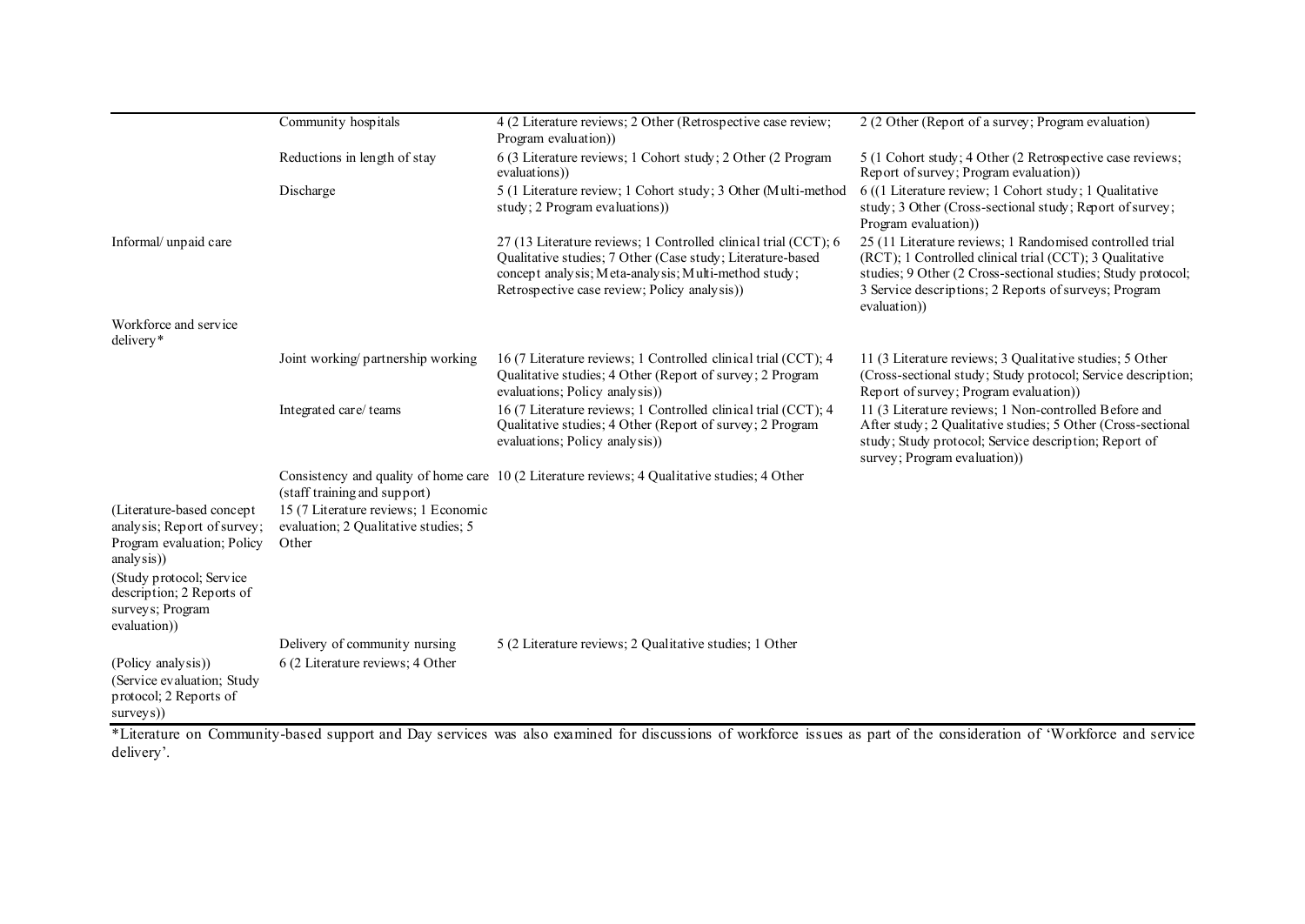The findings below are presented by topic as set out in Table 2. We found considerable thematic overlap in the literature, indicating interconnectedness between areas of support for people living with dementia. For this reason, the same source may be referred to in connection with more than one topic or sub-topic. Our analysis has also been shaped by feedback from three full-day project workshops held between January and March 2013 and attended by a total of 38 managers and inspectors from the agency commissioning the research at which results from the literature review were presented and discussed.

In this review we have predominantly referred to materials assessed as of high quality: where we have referred to texts assessed as being of medium quality this is clearly indicated in the text by the insertion of '(M)' in superscript following the reference number, e.g. 'Doe et al's  $[X^{(M)}]$  study'. The use of medium quality evidence in a transparent way is essential in this instance, where newer forms of service provision are being considered, and funding has frequently permitted only smaller scale studies to be conducted. Furthermore, where evidence to date is not yet of the highest quality, indications of efficacy are nonetheless worth noting as suggestive of potential for success.

## **Early intervention and post-diagnostic support**

Recent research has highlighted the 'gap' between predicted numbers of people with dementia based on prevalence rates and actual numbers with diagnoses of dementia across the UK [18]. Acknowledging this disparity, NHS Scotland and NHS England have both committed to targets to maintain or improve dementia diagnosis rates and improve the provision of immediate post-diagnostic support [19,20]. In Scotland post-diagnostic support will be informed by the Alzheimer Scotland '5 Pillars of Post-Diagnostic Support' model [21] which highlights the need to ensure that people with dementia and their families get the information and support that they need to: understand the condition and manage symptoms; plan for future decision-making; make timely decisions about preferences for future care; maintain community connections; and access peer support.

However, the challenge is to both improve rates of diagnosis *and* bring forward the timing of the diagnosis. Chrisp et al's  $[22]^{(M)}$  study found mean time of 3 years from first thinking that something is amiss to receiving formal diagnosis and concluded that encouraging earlier contact with healthcare services offered the greatest potential for earlier diagnosis. Cultural factors and concerns over the availability of appropriate services may play a part in the timing of help-seeking: Moriarty et al. [23] found that people from Black and Minority Ethnic (BME) communities seek help with memory difficulties significantly later than White British people. Developing services to fit the local context, e.g. the development of remote memory clinics for rural areas  $[24]^{(M)}$ , may help to encourage earlier help-seeking.

#### **Post-diagnostic support for people with dementia**

We found limited high quality studies of post-diagnostic support interventions, possibly because the drive to provide post-diagnostic support is too recent to have allowed for completion and publication of anything other than small scale qualitative studies. However, those reviewed indicate a variety of experiences of post-diagnostic support, both in accessibility and focus. For example, research has suggested that people with frontotemporal dementia have difficulty finding and engaging appropriate home and community based services due to lack of understanding and knowledge of frontotemporal dementia [25].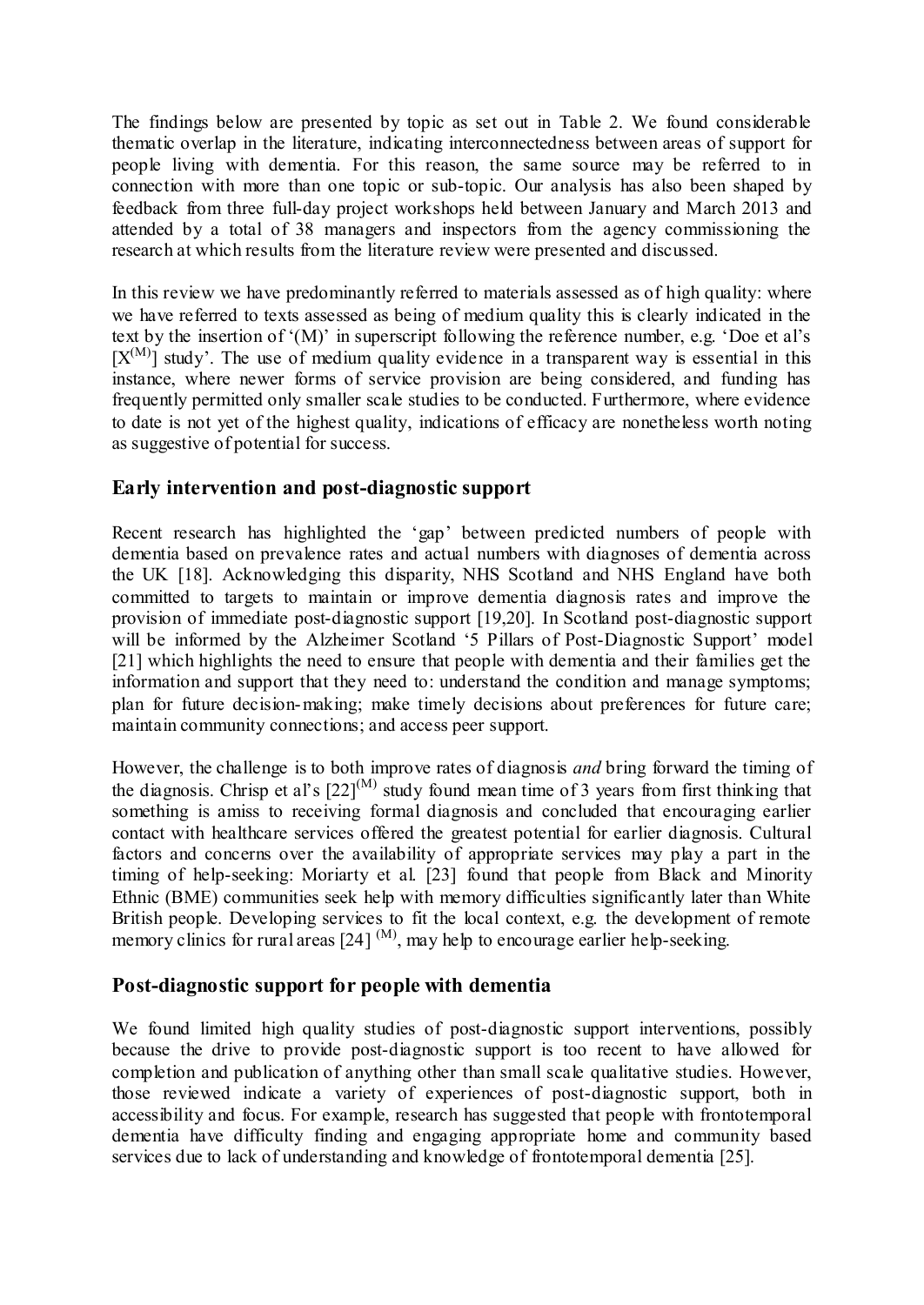Non-pharmacological interventions are increasingly used as alternatives to medications and our review indicates the variety of interventions being tested, albeit with mixed results. For example Lauriks et al. [26] proposed that people with mild to moderate dementia can benefit from information and communications technology (ICT) solutions aimed at compensating for disability, while Kurz et al.  $[27]^{(M)}$  found that cognition-focused interventions confer small and inconsistent effects on general cognitive ability.

## **Post-diagnostic support for family caregivers**

It is important to provide support for both people with dementia and also for those who care for them. UK-based research which found a relationship between carer anxiety and depression and family carers' abusive behaviour to people with dementia [28] (M) highlights the need to develop evidence-based interventions directed at reducing carer burden and supporting carers to develop appropriate coping strategies.

Supporting caregivers is at the heart of government policy in Scotland [8,9,21] and the UK [20] and is reflected in attempts to develop relevant, community-based interventions. Our review highlights similar international focus on supporting caregivers, from a homecare programme using locally available resources to support caregivers of people with dementia in Goa, India [29] to a German intervention providing assisted vacations for men with dementia and their caregiving spouses [30] <sup>(M)</sup>. International research also indicates that multiple component interventions may assist in supporting caregivers of people with dementia living in the community [31] and that multimodal interventions are associated with decreases in caregiver burden  $[32]^{(\mathrm{M})}$ .

## **Post-diagnostic support of paid carers**

Our review indicates there is limited research exploring the needs or experiences of paid carers who support people with dementia and their families to live at home. What literature there is focuses on bio-medical support or support needs. For example Forsetlund et al [33]  $(M)$  concluded that Norwegian doctors, pharmacists and nurses do not receive much training in drug treatments for older people, recommending educational outreach to reduce inappropriate drug use. In the UK, Cross et al [34]  $^{(M)}$  found that Community Psychiatric Nurses (CPNs) consider delivery of memory rehabilitation strategies part of their role, but report limited knowledge of potential memory strategies and aids.

## **Community-based services supporting people with dementia living in their own homes**

This section provides insight into the context in which community-based dementia care takes place and examines the evidence regarding how best to provide a nurturing and supportive environment for care at home. Seven areas of services were considered under this heading, as set out below.

## **Self-directed care and support**

'Self-directed support' (known elsewhere as individual budgets or direct payments) has been promoted by UK devolved Governments [35-37] as increasing choice and control for all service users, on the basis that people receive funds and are facilitated to spend them on their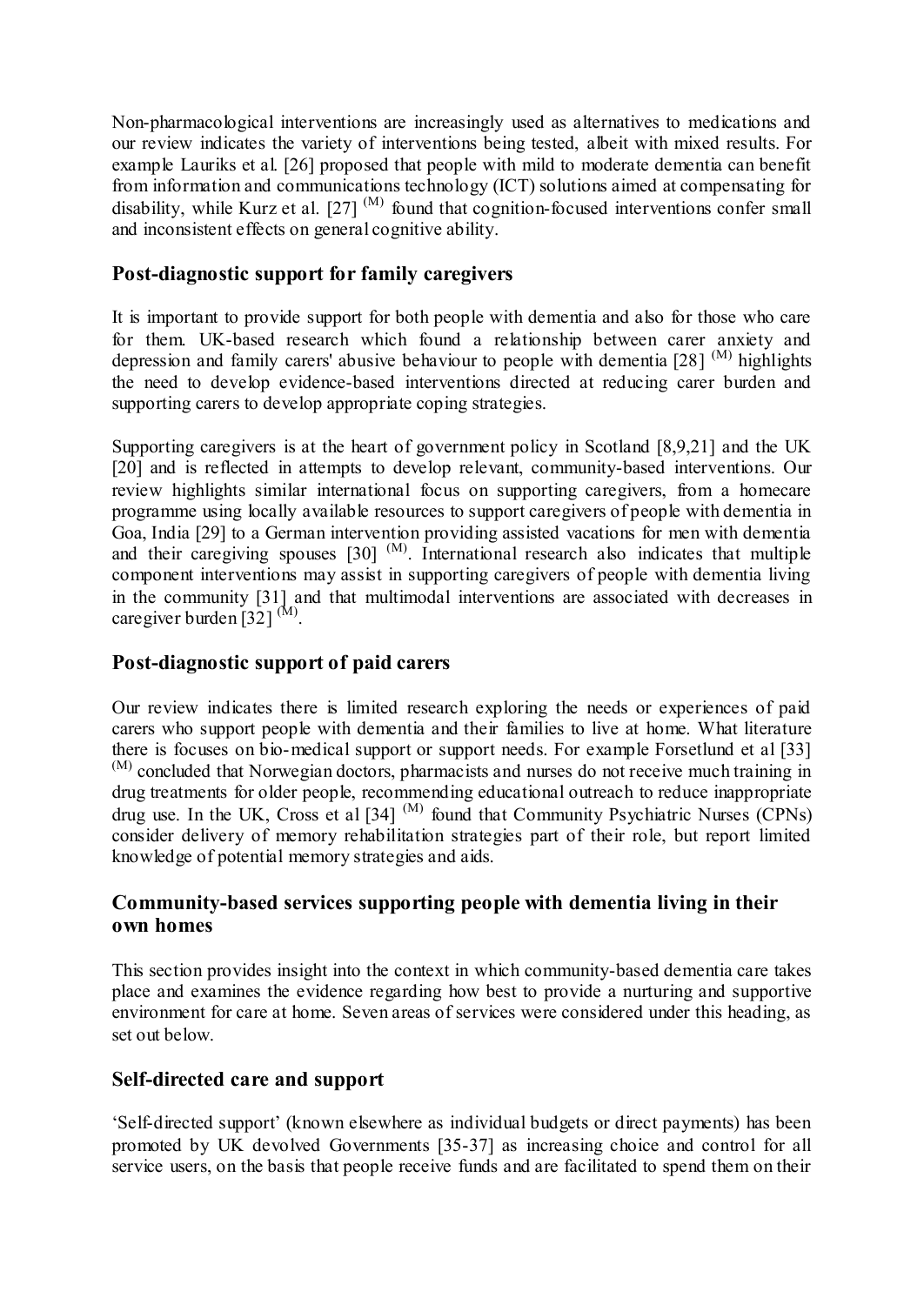own priorities for support rather than standard services identified by a care manager. However, no recent evidence or information was identified concerning the uptake of selfdirected support by people with dementia or their carers, suggesting this may be a research gap.

People with dementia can also influence the support that they receive and the way it is delivered through 'advance directives' or 'advance decisions' which set out preferences for future care in the event that they lack capacity to make decisions when treatment is required. Sampson et al  $[38]$ <sup>(M)</sup> found carers reluctant to write advance care plans, highlighting the importance of ensuring that people with dementia are aware of and supported to make advance decisions as early as possible in their journey with dementia.

## **Rapid response**

This refers to the use of multidisciplinary teams who can attend people in crisis at home, providing support that enables them to remain there. Such services have only recently been introduced in the field of dementia care and the evidence-base is currently sparse. While mention is made of rapid response interventions, for example where discussed in the context of an evaluation redevelopment program in a mental health service for older people [39] <sup>(M)</sup> and elsewhere as part of a nurse led pilot of an integrated care programme for older people with dementia [40], we were unable to identify research that took this as a focus.

## **Day services**

Day care is a more established area of provision for people with dementia and we were consequently surprised to find only limited recent research. The identified studies exp lored reasons for refusing to attend or for leaving day services and questioned the value of such services.

Durand et al  $[41]^{(M)}$  found evidence of substantial numbers of people with dementia who lived alone refusing day care opportunities, with the most common reasons given involving individuals' perceptions of need for and/or enjoyment of day services, coupled with concerns about meeting new people, losing independence and being institutionalised. The authors suggested that more than half of those declining day care might be suffering from undiagnosed depression.

A Swedish study [42] found that where day services were taken up, one third of people with dementia dropped out within four months with a further third dropping out within 12 months. Study data suggested that behavioural disturbance and high levels of physical care needs were predictors for short-term uptake of day services, leading the authors to suggest that offering day care to people with behaviour disturbances may be of questionable value.

Mason et al's [43] systematic review also questioned the value of day care, concluding that 'No reliable evidence was found that respite either benefits or adversely affects care recipients, or that it delays entry to residential care' (p.77), but that accord ing to included comparative economic analyses day care can cost more than other care arrangements. However, both Mavall and Malmberg [42] and Mason et al [43] found that caregivers perceived benefits of day care for their relatives and for themselves, the latter concluding that respite 'may have a small positive effect' on carers' burden and mental or physical health (p.xii).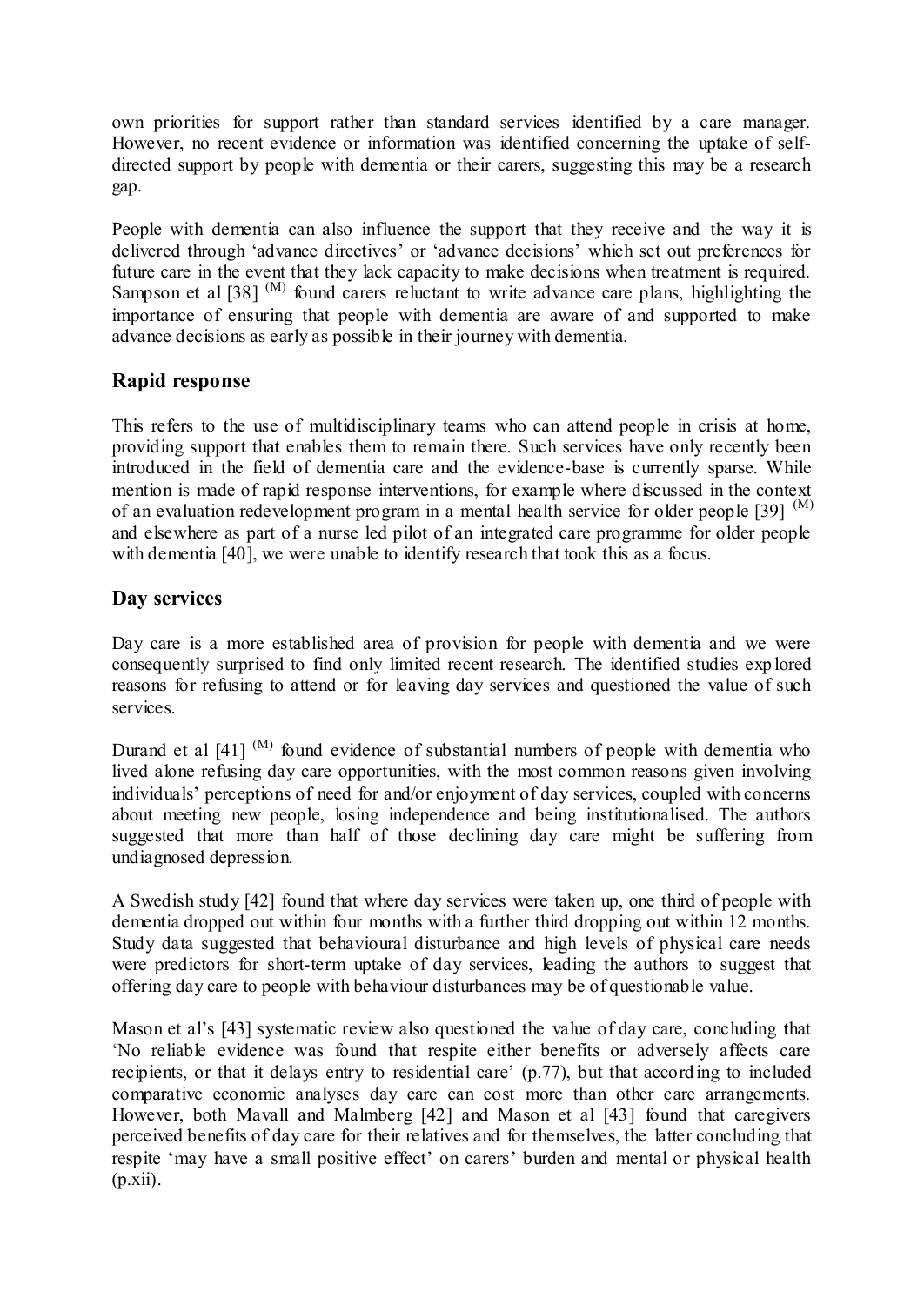## **Managing medication**

The review identified limited research in this area. Arlt et al  $[44]^{(M)}$  identify as a key issue how best to support people with dementia to adhere to a medication regime and examine the challenges presented by the need for on-going monitoring and adaptation of arrangements over time, highlighting questions of when to transfer responsibility away from the person with dementia and how this is done.

Jedenius et al  $[45]^{(M)}$  recommend that that management of medication should be integral to dementia care services. Their retrospective drug use study found that the introduction of a multi-disciplinary dementia management programme including the optimisation of pharmacological treatment had led to reductions in prescription of psychotropic medications and increases in anti-depressant and anti-dementia medications.

## **Community-based services supporting people with dementia living in their own homes**

This broader heading encompasses support available at community level such as information provision, support for carers, and residential respite care facilities. A number of papers covered contextualising considerations for the provision of community-based support: drawing attention to the risk-averse culture behind much service provision and its implications for the person with dementia [46]; questioning the criteria used to evaluate provision and their failure to attribute greater importance to supporting identity [47] and maintaining personhood [48] of the person with dementia; and arguing for the application of a recovery model as a framework for the provision of care and support [49,50]  $^{(M), (M)}$ .

Mason et al's [43] 2007 systematic review noted very limited comparative evidence on the relative benefits of different models of community-based support and called for rigorously evaluated pilot models using standardised criteria for assessment and comparison. As previously noted, they also found little or no significant evidence that respite care benefits people with dementia, delays their transition to residential care, or is more cost-effective than other forms of support. However, Wilz and Fink-Heitz's [30] (M) evaluation of an assisted vacation intervention for people with dementia published a year later found that it had both immediate and lasting benefits for the person with dementia and their carer.

Accessible information can support people to better understand local provision and make timely decisions about accessing services. However, Ploeg et al [51] suggest that people often do not know where to turn for information on services, relying mainly upon their General Practitioner (GP) or primary care physician.

Several studies and reviews identify a lack of current evidence in relation to more recent innovations in community-based support  $[26,52,53]^{(M),(M)}$ . One key area where further research is required is the use of technology in the context of living with dementia. Preschl et al  $[52]^{(M)}$  argue that more research is needed into the benefits of e-health technology in the context of supporting people with dementia, while Lauriks et al [26] suggest that further research might help us to better understand the role of information and communication technology in addressing unmet need as perceived by people with dementia and their carers. Buettner et al [53]  $^{(M)}$  assert that despite the current limited evidence base, technology-based interventions hold promise for improving safety at home, reducing carer burden and reducing the overall costs of home-based dementia care. Carswell et al  $[54]^{(M)}$  suggest that many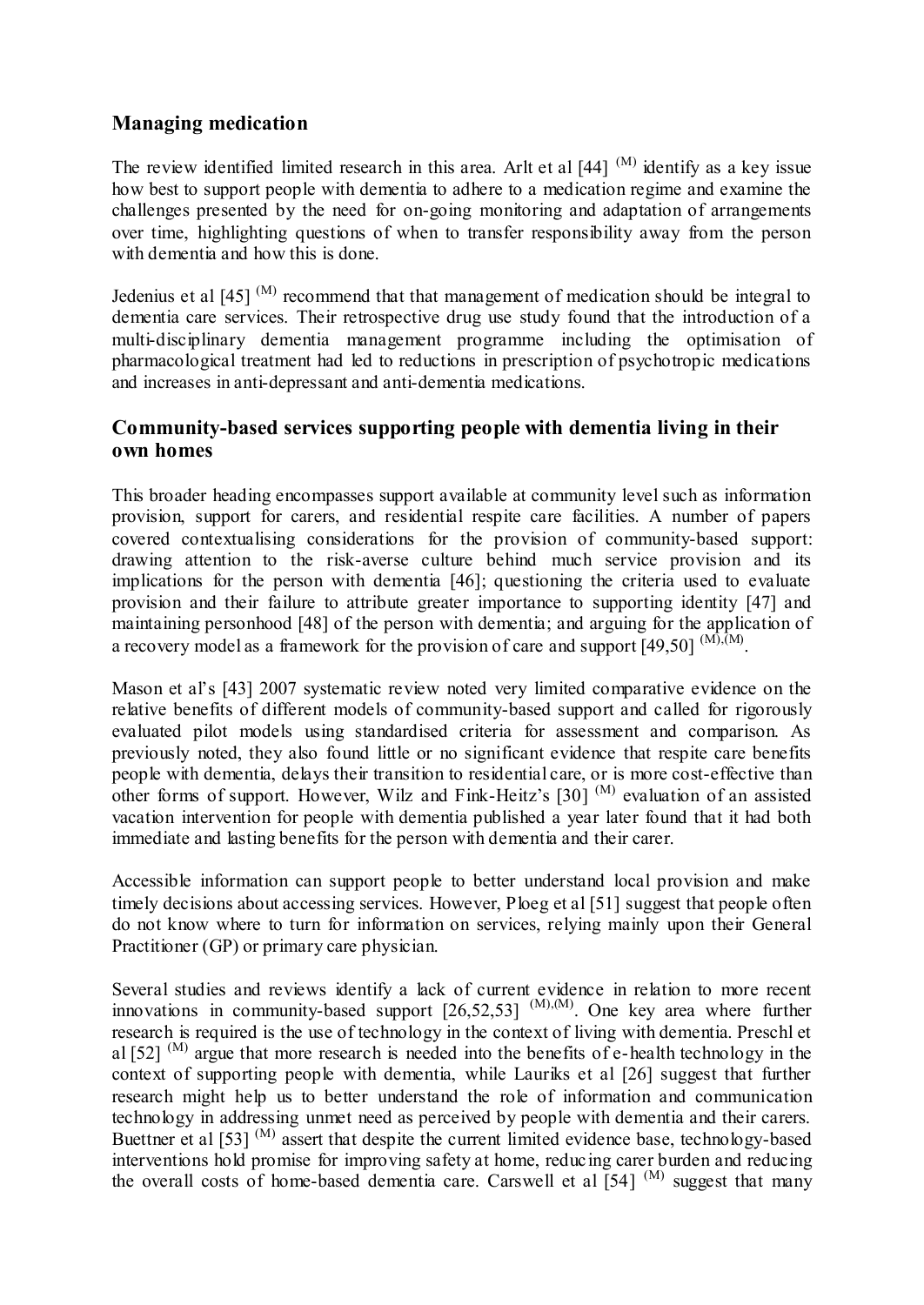forms of assistive technology could be adapted for use in the context of night-time care, an oft-neglected subject in the research literature, and thereby contribute to supporting people to remain at home.

## **Domiciliary support**

In contrast to findings that home care is often task-oriented and time-limited and care workers under pressure to complete their work against the clock, Rothera et al [55] find that the most effective forms of home care with the best outcomes are flexible in their design and responsive in their delivery.

Domiciliary support has an important role to play in the transition from hospital to home and increasingly in end of life care. Sampson et al [56] show that transitions to hospital at this stage are detrimental for both the person and the carer, particularly for people with more severe dementia. They recommend that people with dementia should be supported to remain in a familiar environment. However, for this to be feasible there is a need for advance planning, a care pathway for people who wish to remain at home, and better training on end of life issues for community-based support services.

At present, evidence suggests that palliative care is not optimal, often because of a failure to recognise dementia as a terminal condition  $[38,57]$  (M),(M). Differences in level and type of support have also been found according to whether or not there is a formal diagnosis of dementia. Above all, research points to the importance of fully involving carers in end of life care for the most positive outcomes  $[58,59]^{(M)}$ . Routes to improving current provision include the development of more appropriate forms of assessment, the need for more tailored support and the effective co-ordination of services  $[38,57,60]^{(M),(M),(M)}$ .

## **Enablement, re-ablement and rehabilitation**

Recent studies have raised questions over the aims and outcomes prioritised by much of this work: past studies have often focused on biomedical aspects such as cognition, functioning, mood, behaviour etc. – with far less attention on outcomes defined by and/or important to people with dementia. A key consideration here is continuity, which has been rated highly alongside support that enables people to maintain their normal lives.

There is a growing body of evidence concerning non-pharmacological interventions (e.g. [61]), reflecting the need to respond to evidence of widespread over-prescription of psychotropic medicines for people with dementia. Cognitive interventions have been shown to be beneficial to people with mild cognitive impairment, impacting positively on language skills, communication and other activities of daily living (e.g. [62,63]). Recent years have witnessed increasing interest in the potential benefits of different forms of cognitive rehabilitation but many reviews conclude that there is a need for further evidence (e.g.  $[27,64]^{(M),(M)}$ ). Ballard et al.  $[65]^{(M)}$  found modest but significant evidence of benefits for different types of cognitive intervention, with evidence strongest for cognitive stimulation therapy, but also call for further research. Faucounau et al.  $[66]^{(M)}$  highlight the benefits of computer-based cognitive interventions, noting the potential for tailoring to individual needs. Cotelli et al.  $[67,68]^{(M),(M)}$  also draw attention to cognitive rehabilitation, including the use of reminiscence therapy, noting positive implications for rate of decline in cognitive functioning, albeit based upon a small evidence base.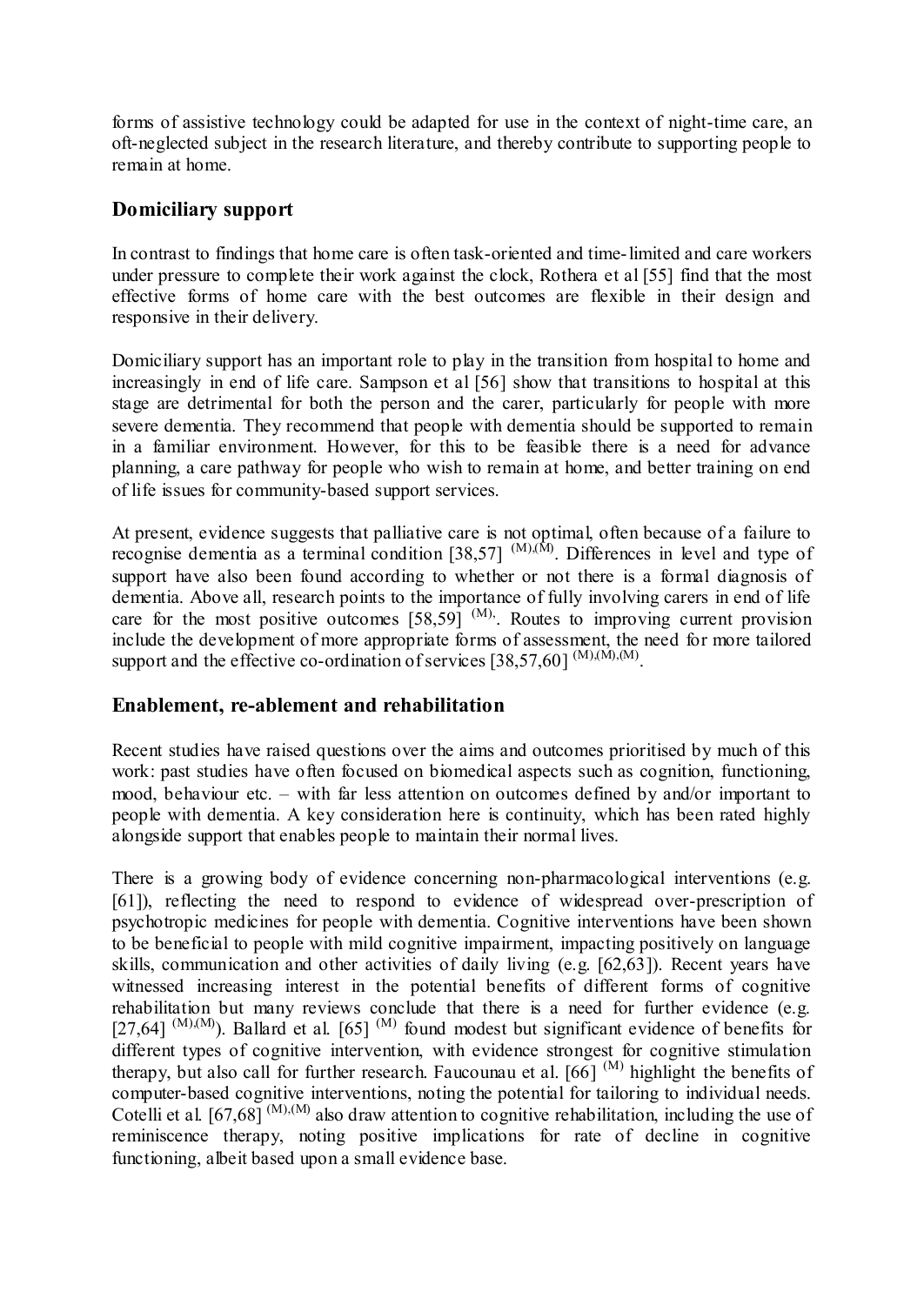There is emerging evidence of the benefits of outdoor and physical activity interventions [69]  $(M)$ , including horticulture therapy [70], as part of a broader public health remit for the support of people with dementia, although at present there is need for more rigorous evaluation of interventions. Supporting nutrition through joint working by services for monitoring and support also has value, especially in the care of people with advanced dementia [71]. The potential role of appropriate indoor and outdoor design in enabling people with dementia to remain independent has also been highlighted, with calls for further research into the meaning and benefits of 'smart homes'  $[72]$ <sup>(M)</sup> and into design innovation as a means of supporting people living at home  $[73]^{(M)}$ .

## **Hospital-related areas of interest**

The review focused on transitions to or from hospitals and in particular on services which either prevented admissions or facilitated faster healthier returns home after necessary stays. Themes addressed within this area included: intermediate care; preventing unnecessary admissions; use of community hospitals; and reduction in length of stay and discharge.

#### **Intermediate care**

This sub-area focuses on short-term services to support people to return home following hospital stays. Such services are known variously as intermediate care [74] or transitional care [75] programmes. None of the included texts had this type of service as a primary focus: publications identified by this review tended to refer to intermediate care in passing, e.g. in the context of reviewing service provision more generally [75], in examining carers' roles in hospital discharge [74], in the course of discussion of decision-making capacity [76], or as a component of integrated care programmes  $[77]$ <sup>(M)</sup>. We found no direct research evidence relating to intermediate care services.

#### **Preventing unnecessary hospital admission**

Strategies suggested for the prevention of unnecessary hospital admissions include: adapting living environments to reflect emerging needs in physical, sensory and behavioural impairments [78]; increasing participation in activities that prevent/delay dementia onset [79]; and offering combined interventions for both caregivers and those they care for [80]. Non-pharmacological interventions have been shown to be more cost-effective than technological interventions or medication in allowing people with dementia to be cared for at home for longer [61] and to have additional beneficial consequences for carers [81]. However, services need to be coordinated, particularly those designed to improve end-of-life care [82] and to develop advanced care planning for later palliative care [56]. Jones [40] identifies the need to monitor the emerging needs of people diagnosed with dementia who may not need immediate care and suggests the use of an 'adaptive rehabilitation' model of care to provide high quality care in the community.

#### **Community hospitals**

People with dementia treated in general community facilities may receive poorer care. One study [59] reported that people with a formal diagnosis of dementia received different end-oflife care for their final hospital stay compared with those without diagnoses of dementia when admitted. Those diagnosed with dementia had restricted access to palliative care and their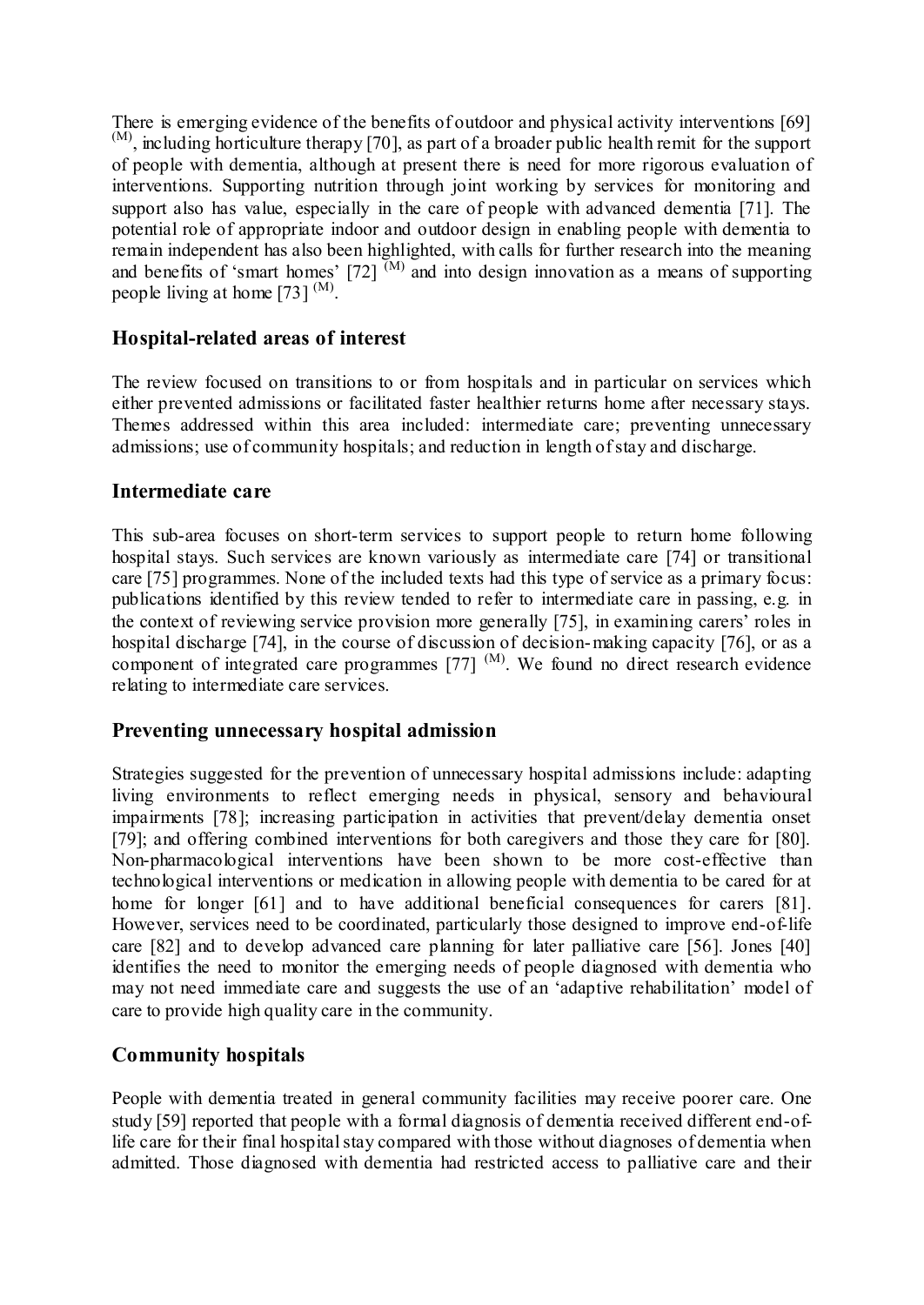caregivers were consulted less often about treatment decisions. However, the provision of dedicated community facilities can lead to improved services. Awata [83] noted that a Japanese model for a Special Medical Consultation Room (SMCR) improved local medical care for people with dementia, as reflected in higher rates of differential diagnosis on the first visit, increased admittance to psychiatric wards and decreased waiting times for clinical consultations with doctors.

## **Reductions in length of stay**

This sub-topic focuses on the identification of practices and strategies to minimise the time that people with dementia spend in hospital as a result of factors not directly related to their reason for admission, whilst acknowledging that shorter hospital stays will not be a desirable goal in all circumstances. Direct evidence was limited. Amella et al. [71] concluded that a team approach and inclusion of all people involved in the care process for persons with moderate and late-stage dementia resulted in better communication, shared knowledge and understanding of how best to treat (nutrition) issues, without which length of stay might increase. An examination of the discharge planning process by the Association of Directors of Adult Social Services of England (ADASS) [74] revealed gaps in post-discharge preparation and drew attention to the sparseness of opportunities in acute settings to review practice and improve outcomes.

## **Informal carers**

Consideration of support for informal carers is essential, given their critical role in delivering support for people with dementia, especially at home. Both policy and practice are predicated on assumptions that the informal carer workforce is large, and both benefit from its effectiveness: thus services supporting its effectiveness need to find the best ways of working well.

Carers' issues are addressed in a range of research, and we have already noted some of these under other headings. Here, our focus is on identifying 'big issues' that cross other domains, and on highlighting conclusions that emerge from research specifically focused on carers. We should note that much of the literature assumes the presence of informal support with little discussion of people without access to informal carers: this is a significant gap in the research.

Support for carers is a strong theme in the literature. Chien et al's [84] meta-analysis suggests that evidence for the benefits of support groups is strong, especially for psychological wellbeing and depression (but less so for 'burden'). Coping strategy based support is especially helpful, as 'dysfunctional coping' predicts depression and anxiety in carers [85-87]. Cooper et al. [87] argue that improved coping strategies can improve quality of life for those receiving care. Dysfunctional coping is said to include behavioural disengagement, denial, self-distraction, self-blame, substance use and venting, and it is suggested that it can lead to abusive care  $[88]^{(M)}$ .

A further promising area of support is training or education for carers [89-91]<sup>(M),(M)</sup>. Galik et al. [89] suggest that this can support carers to maintain engagement and activity of people with dementia, i.e. 'restorative care', providing ideas about possible means of doing so. Harland et al. [90]  $^{(M)}$  recommend a user-centred approach on the basis that information can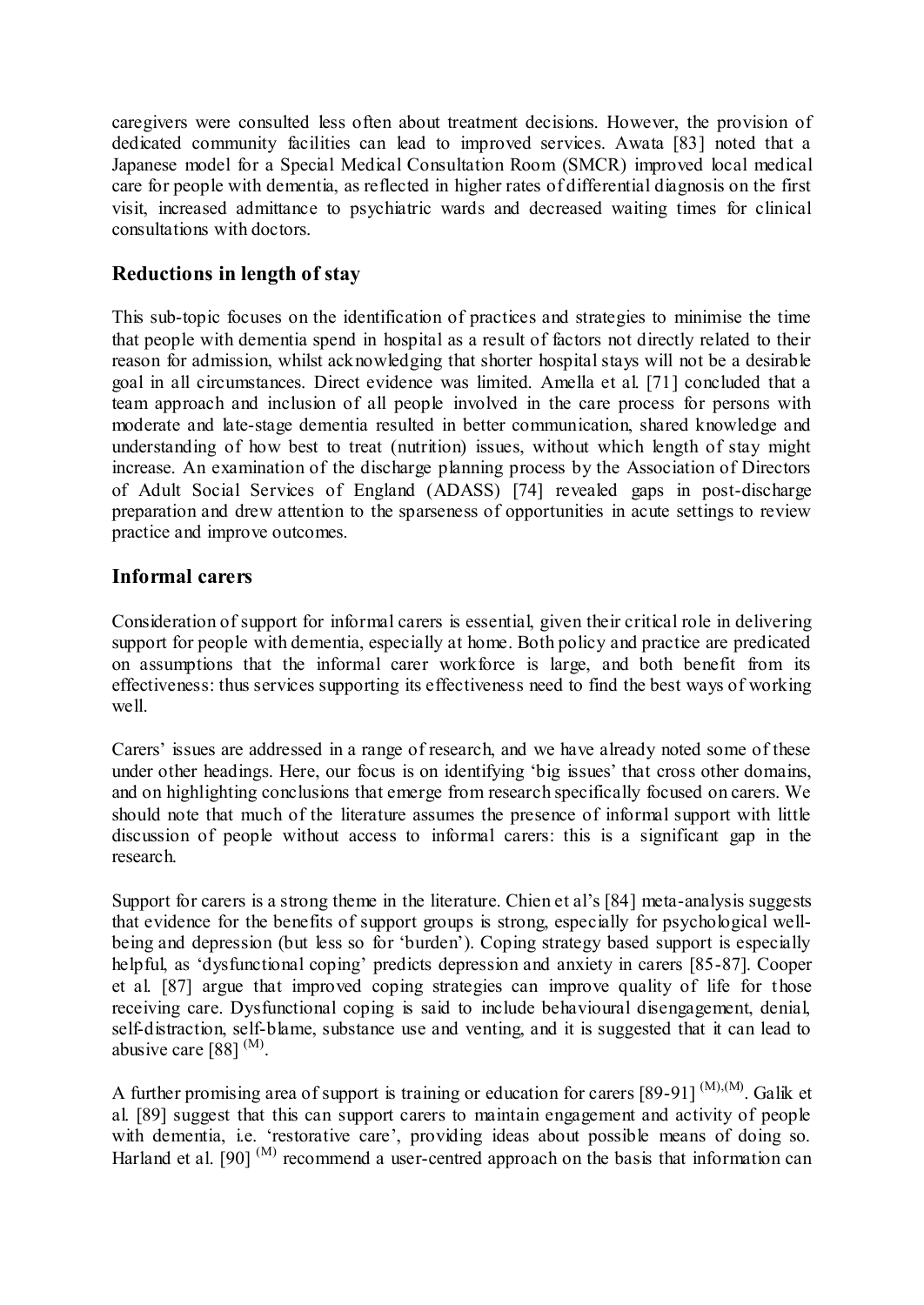increase as well as reduce problems for carers, findings confirmed by Corbett et al's [91]  $^{(M)}$ systematic review.

The literature identifies some limitations in carer support interventions. Moniz-Cook et al. [92] suggest that interventions designed to support carers could usefully include functional analysis (exploring reasons for 'challenging' behaviours) but find little evidence of efficacy for its sole use. Mason et al. [43] in another systematic review find that respite care has 'modest effects' in improvements in carers' physical and mental health, but not that of people with dementia, adding that there is no evidence that it delays admission to institutional care. Very little research has been conducted on the needs of black and minority ethnic carers, and service providers have made little attempt to engage with minority communities [23]. In relation to end of life care, carers of people with dementia are consulted less than carers of people who do not have dementia [59] despite evidence that admission to hospital for end of life care is particularly detrimental for people with dementia and their carers [56].

#### **Strategies for carers at home**

A range of possible strategies that carers might use supporting a person with dementia at home is reviewed. These include adopting a holistic perspective on 'nutrition difficulties', focusing on social, cultural and environmental factors and providing tips on managing mealtimes at home [93]. ICT use can enhance positive affect and feelings of safety [26] and can be helpful at night as company, prompting or presence  $[54]^{(M)}$ . ICT can also be used to ascertain people's views about services  $[94]^{(M)}$ , and it has been argued that telehealthcare can support good practice and achieve value for money  $[95]^{(M)}$ . Others identify potential beneficial effects of medication, with one review finding evidence that cholinesterase inhibitors can decrease 'carer burden' [96]  $^{(M)}$ . According to Wilz et al. [2,30]  $^{(M)}$ , assisted vacations may have long lasting positive effects.

Smits et al. [80] and Parker et al. [31] emphasise the importance of 'combined intervention programmes' or 'multi-component interventions' that can delay entry to institutional care, not least because these have stronger impact on mental health. In their view, single strand interventions (such as carer support groups) are less effective than multi-stranded interventions [31,80]. Rothera et al's [55] work complements this by emphasising that flexible and individualised care at home is better than task-focused care. Ways to achieve this might include ways of managing risk that do not excessively constrain, and that involve carers [46].

There are some cautions in the literature concerning strategies to use at home. For example, Damianakis et al.  $[97]$ <sup>(M)</sup> found that participatory development of multimedia biographies stimulated memories and enhanced social stimulation, but involved huge time investment of participants, including researchers. They concluded that it was probably not cost effective, and warn against over-complex and intensive interventions. A second caution relates to neglected areas which can nevertheless be fundamental: for example, incontinence can often be the trigger for admission to institutional care, but one systematic review  $[98]^{(M)}$  questions whether carers get sufficient support with this sensitive and difficult issue.

#### **Relationships at home**

Services need to understand the relationships in which people with dementia are embedded and consider these in service provision [99]. A meta-analysis demonstrated that involvement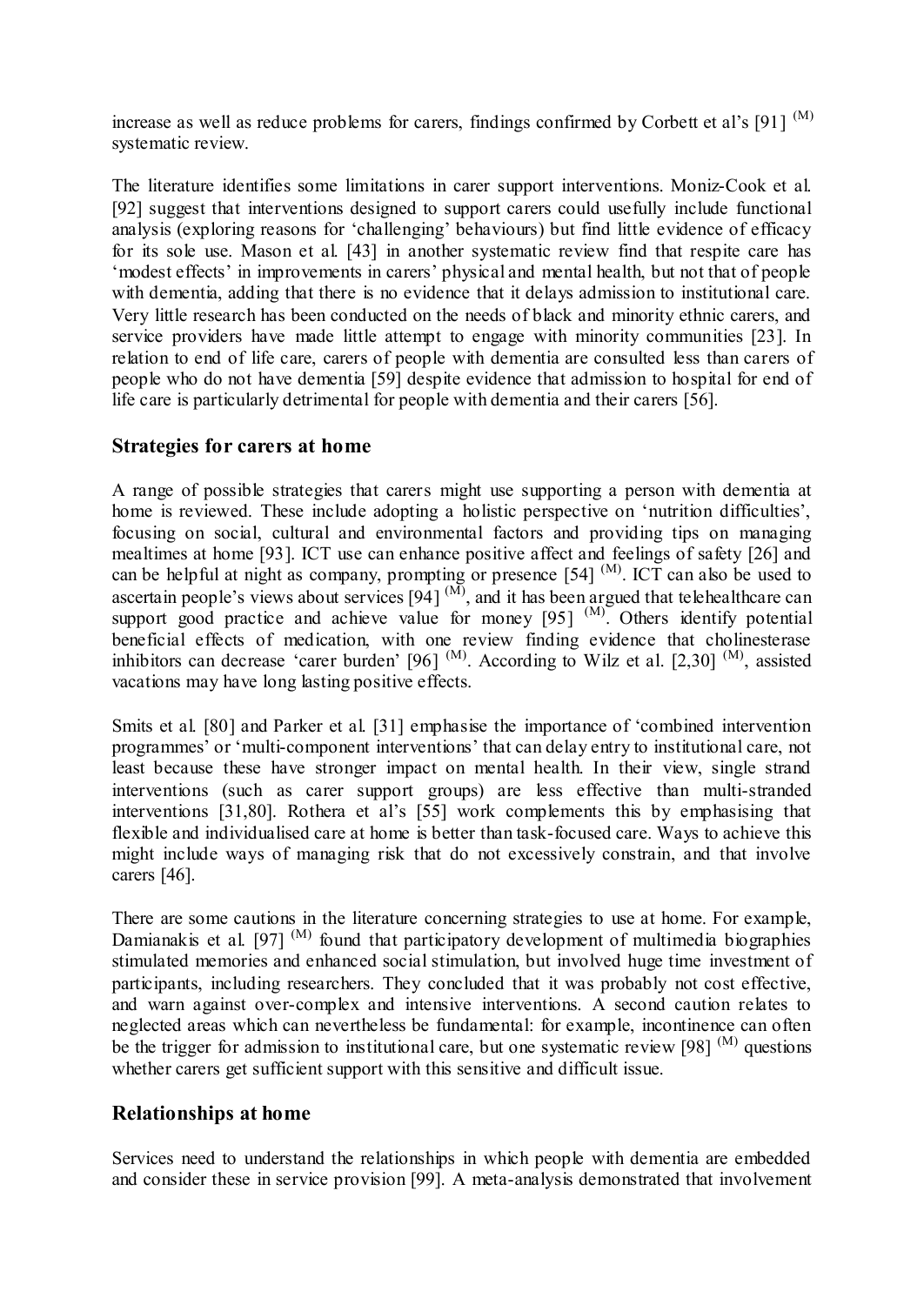and choice in services for people with dementia and their carers differentiate effective interventions from ineffective ones [81]. Relevant examples include the need for carers to be involved in hospital discharge processes for better outcomes [58,74] and the widely reported fact that family members may be the first to notice changes caused by dementia. Villars et al.  $[100]^{(M)}$  question whether professionals are listening to them.

## **Workforce and service delivery**

Workforce and service delivery issues cross-cut all the other domains and are similarly fundamental to service delivery: an effective, supported workforce, which can operate in partnership with informal carers is clearly essential to care at home, and is not necessarily readily sustained. Furthermore, services are increasingly aspiring to engage in multiprofessional working, delivering integrated care through integrated teams.

## **Joint/partnership working and integrated teams**

The literature supports the use of an integrated multidisciplinary approach when dealing with complex multifactorial dementia-related issues, such as co-morbidities [101], eating and nutrition [71], and palliative care [102]. Joint working can promote service improvement and raised standards when using multidisciplinary, integrated approaches in areas such as palliative care [102], multi-component interventions for carers [81], outreach services [103], and specialist adaptive rehabilitation services [48]. Joint working can promote more holistic service provision, not least because it can help to highlight contradictions in care and practice intentions [46]. Joint working and multidisciplinary, integrated approaches can also benefit professionals by facilitating access to knowledge and collaborative learning [40,46]. Brief interdisciplinary educational interventions may lead to more positive attitudes and grea ter effectiveness when working in interdisciplinary health care teams  $[104]^{(M)}$ .

However, a number of issues emerge from the review. Some commentators identify problems with the quality of evidence, in terms of research design, study size, research setting, intervention specification and outcome measurement, all of which are frequently limited [101,102].

In some cases, such approaches are sub-optimal due to inadequate/ineffective communication, organisational/disciplinary boundaries which inhibit effective working, and issues of co-ordination [71,105]. Furthermore, establishing and sustaining joint working and/or multidisciplinary approaches can be challenging, and there is a need for more specific and appropriate commissioning [48,103]. A further challenge is that integrated care tends to increase service use but does not necessarily improve clinical outcomes  $[77]^{(M)}$ .

## **Consistency and quality of home care (staff training and support)**

Our review revealed no high quality findings relating to home care staff training and support. It emerged that home care staff training and support may be under-researched areas: although relevant topics have been researched in care home settings, e.g. in Aselage and Amella's [93] study of mealtimes, there are questions around generalisability of findings to home care contexts.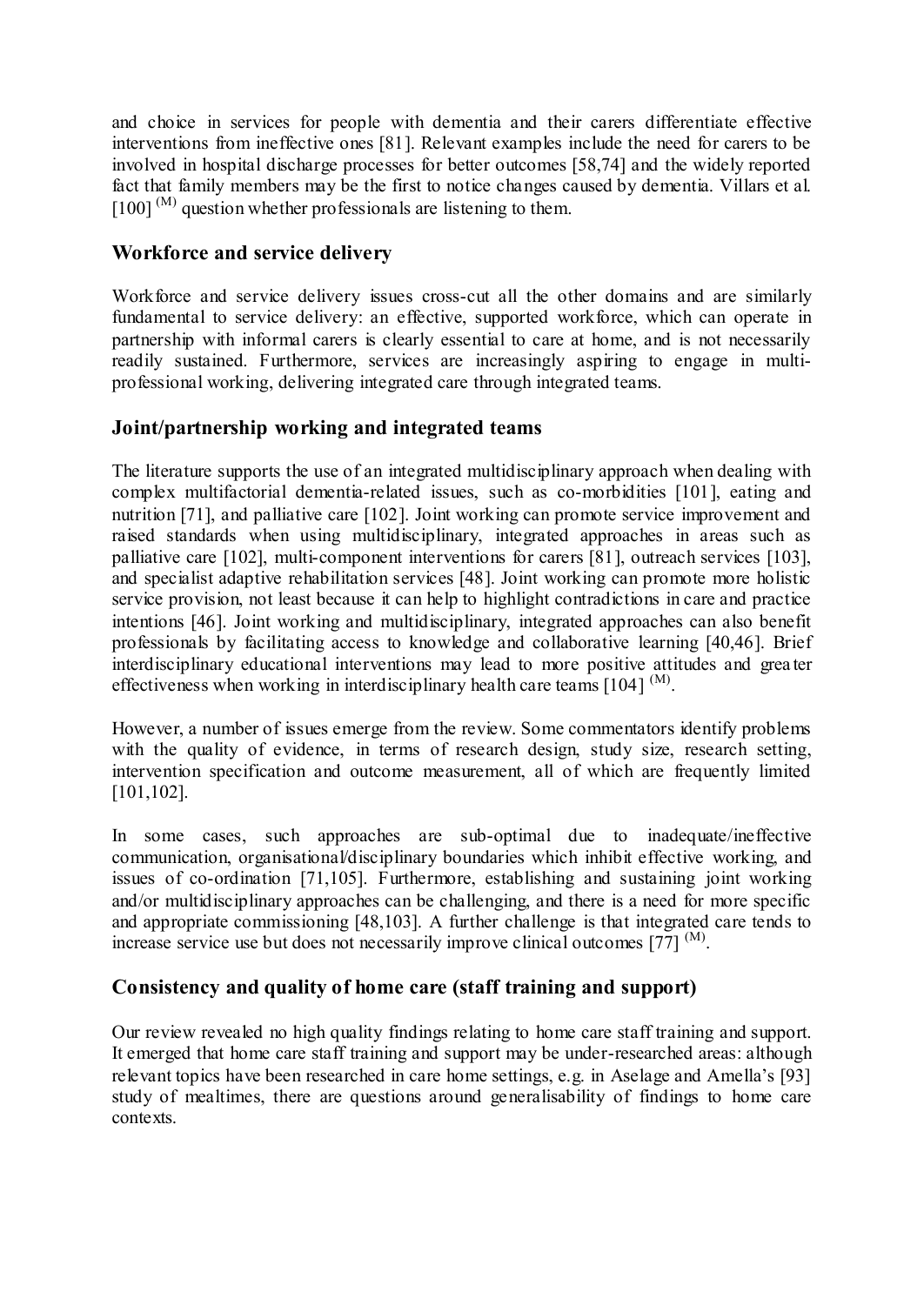## **Community nursing**

Similarly, our review did not identify any high quality work directly relating to the role of community nursing in dementia services and care: references tended to relate to CPNs as part of specialist teams [48]. One study did suggest that a nurse-led psychiatric consultation service model functioned well in comparison with traditional medically-led consultation models and could lead to cost savings  $[106]^{(M)}$ .

## **Community based support (workforce issues)**

Carer experiences are affected by the presence or absence of dedicated workers for carers or community support services for carers in different contexts, e.g. around hospital discharge [74]. However, evidence suggests that many professionals and paraprofessionals do not receive adequate training in key aspects of dementia care [107,108], including for example how to give culturally acceptable care and support to BME people with dementia [23] and end of life issues [59].

Evidence also supports the view that in addition to adequacy of training, professional carers' approaches to risk management may impact on the well-being of individuals. The extent to which physical risk is privileged (to the detriment sometimes of psychological and emotional well-being) and the ways in which information is communicated within and between services have implications for people with dementia being supported in the community [46].

## **Day services (workforce issues)**

Although workforce issues were mentioned as noted above, our review identified no studies which discussed workforce issues in the context of day services

## **Discussion**

## **Emerging issues**

The findings of this review suggest variable experiences of diagnosis for different groups, highlighting the importance of recognising and working to address diversity of experience and need. In relation to post diagnostic support, the literature suggests that locally-based, multi-component interventions including education, cognitive stimulation, cognitive training and cognitive rehabilitation may be useful to support family carers to support people with dementia to live at home. The literature also highlights knowledge gaps of key practitioners and under-used potential of Community Psychiatric Nurses (CPNs). This review considers literature published up to late 2012. It would be interesting to know to what extent these latter points remain true, given the elevation of dementia in policy agendas in the UK and elsewhere [6,7].

Overall, the evidence on community-based services supporting people with dementia living in their own homes is limited and there is a clear need for more UK-specific research. Hence we need to remain cautious about recommendations. A striking feature of this part of the review was the number of headings for which we found limited supporting research and in some cases a total lack of UK-based research evidence. However, newly emerging concerns for the field of dementia care and support have been identified by the review, e.g. take-up and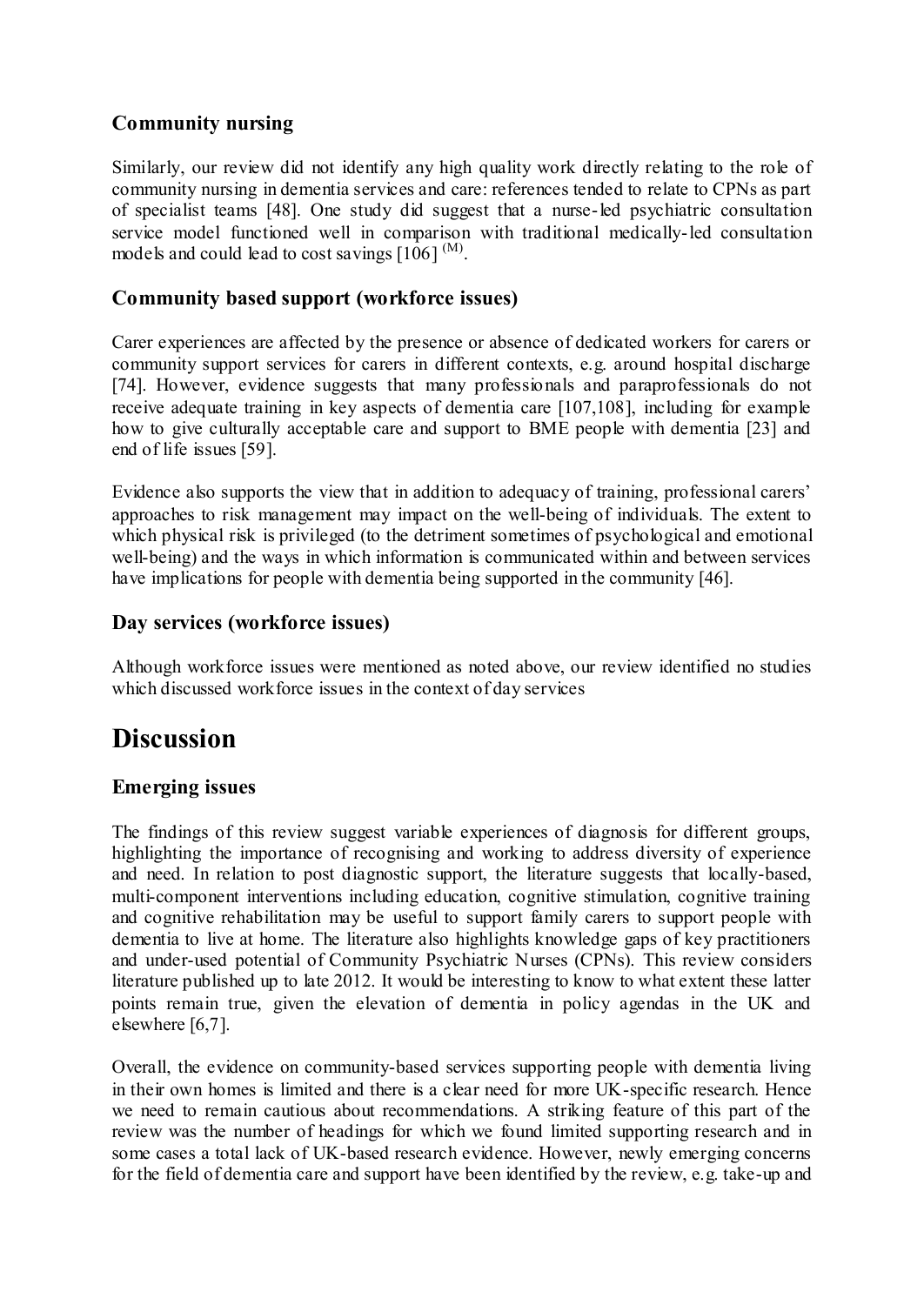use of self-directed support, use of multidisciplinary rapid response teams, use of technology to support community-dwelling people with dementia. These topics offering something of a roadmap for future research on community-based support to people with dementia.

Literature examined as part of this review suggests that the best outcomes for people with dementia are associated with services that are timely, responsive, flexible and tailored to individual need. However, community-based support to people with dementia is a rapidly changing landscape, with implications for areas of knowledge required. For instance, the shift from hospital-based and institutionalised forms of care to support embedded in the community is well underway but in areas such as preventative services, which a re seen as a potentially cost effective model of support in the community context, research has failed to keep pace with these changes. As criteria for access to services tighten and more specialist services target complex needs, the role of the not-for-profit sector in the support of people with dementia is likely to develop, accompanied by greater emphasis on practitioners working collaboratively with informal support networks in which people with dementia are embedded. As people are supported to remain in the community for longer there will be growing pressure on services to incorporate changing needs over time into service design, to understand changes from the perspectives of people with dementia and carers, and to promote more co-productive ways of working.

Many authors highlighted the need for additional research in hospital-related areas of interest, for example to explore and identify what is most beneficial in preventing and/or delaying the onset of dementia [85], to develop and validate tools measuring subjective quality of life for those with restricted abilities to communicate [76], and to develop and test more effective approaches to end-of-life care [59]. Some commentators [71] have called for increased use of approaches such as case management to improve outcomes in dementia care. However, Koch and Iliffe's [109] review identified no UK-based empirical studies of this approach, and USbased studies have found that whilst case management approaches to support have led to increased levels of service user satisfaction, they show little improvement to clinical outcomes  $[77]^{(M)}$ , and the cost benefits of such approaches are unclear  $[110]^{(M)}$ .

In relation to issues around unpaid or informal care, included items reaffirm the fundamental importance of unpaid carers and vital need for them to be supported to continue their work, highlighting the need for their involvement with services in joint delivery of support.

Neglected issues in this area include end of life and continence care: both highly sensitive and difficult for carers to address at home. In addition, there is the important issue of Identifying and supporting people who do not have informal care: there is a relative paucity of research in this area and policy cannot and should not assume that carers are present, or that people have support from their own networks [111]. One study emphasised importance of ascertaining their views in connection with refusal of day care  $[41]^{(M)}$ : this had not been seen as important.

The literature suggests that many one-off interventions can show local and limited positive effects, but the evidence that multi-component approaches are more likely to be successful is compelling. A key unanswered question is whether these 'one-offs' are successful because they provide vehicles for engagement, rather than because of their actual content.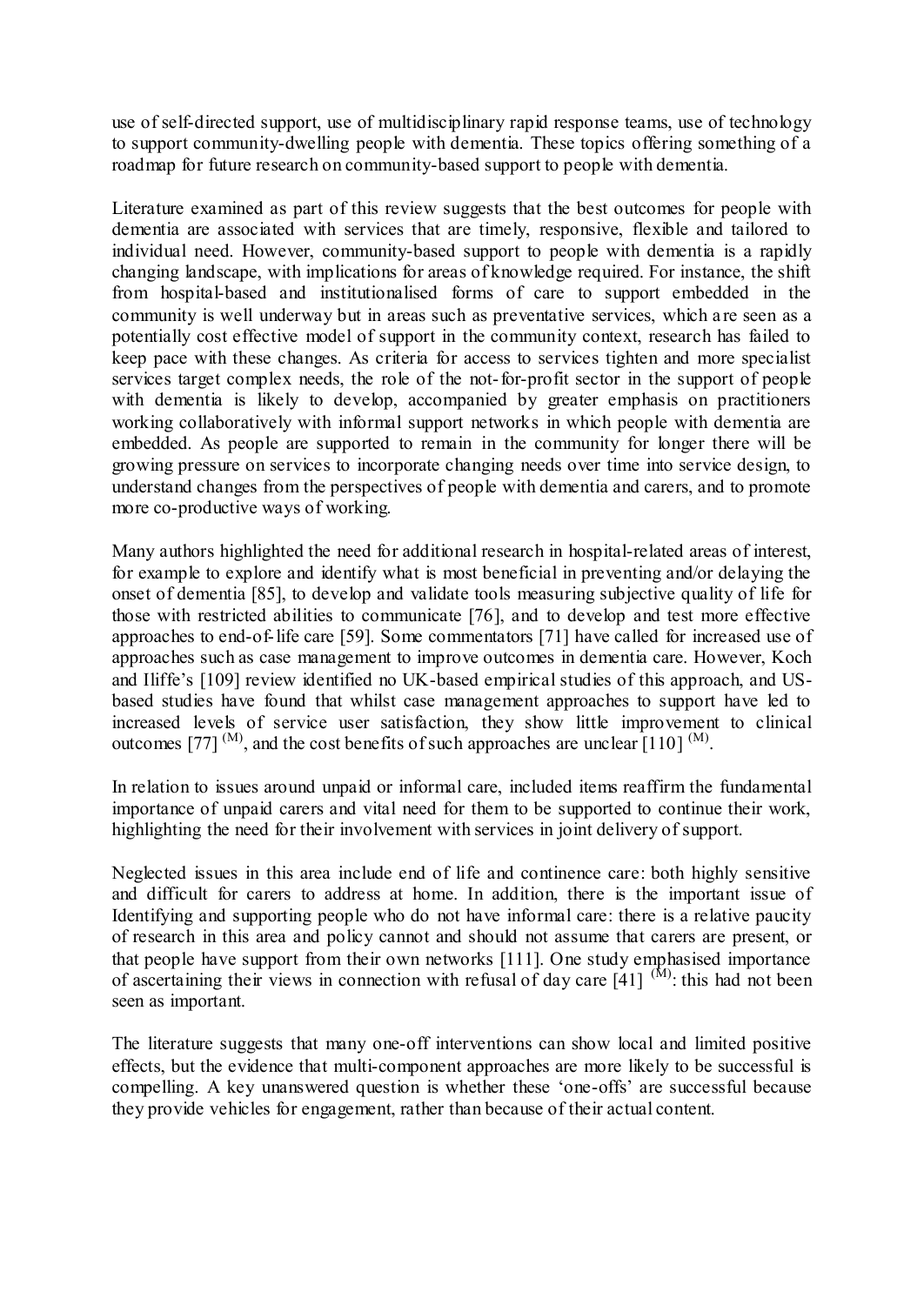## **Cross-cutting themes**

In the course of this review we have identified themes and issues that related to most or all of the areas considered. For instance, despite an emerging contribution to dementia studies from the humanities and social sciences we found that much of the literature adheres to a biomedical model of dementia, characterised by a focus upon symptoms and their management. There were however signs of change. In particular, we found growing recognition in both study design and recommendations of the importance of involving people with dementia and carers in research, policy and service delivery.

A more recently emerging theme concerns recognition of the diversity of people with dementia. For instance, there is growing research evidence around the specific needs and challenges faced by people with dementia in remote and rural communities  $[24]^{(M)}$ , and of the different experiences of people with different forms of dementia (e.g. [25]) or people from black, Asian and minority ethnic communities [23] of accessing services and support.

## **Implications for practice**

Demographic change, improved understandings of the prevalence of dementia and changing economic and policy landscapes are all acting as drivers for service innovation in countries around the world, strongly influencing both the pace and extent of change. Weaknesses in the evidence base present challenges both to practitioners looking for guidance on how best to design and deliver evidence-based services to support people living with dementia in the community and their careers and to those charged with inspecting such services.

## **Limitations**

As with all systematically conducted literature reviews, the formulation of research questions, selection of search terms and sources to be searched and inclusion criteria employed can all be considered as limitations to the study. In the present study, the broad range of areas under consideration contributed to the identification of a large volume of potentially relevant publications and necessitated the development and application of additional criteria to manage the process of item selection. As a result, the texts included in the review represent the breadth but not necessarily the depth of the evidence base in all areas. Prioritizing the inclusion of literature reviews was intended to counteract this issue, but may have resulted in unhelpful generalisation and abstractness.

We would nonetheless suggest that the review reveals that the quality and extent of the evidence base for what works in care at home for people with dementia remains limited. High quality evidence is sparse, irrespective of the research design or methodological approach taken. We have included and evaluated studies from a wide range of research approaches, finding the literature for the most part suggestive as to what works, and must conclude that policy and practice developments are proceeding on a limited evidence base.

## **Conclusions**

Key issues with the existing evidence base include: both variability and uncertainty in outcome measurement, in particular a noticeable dearth of focus on the perspectives of people with dementia themselves and their informal carers and supporters; frequent failure to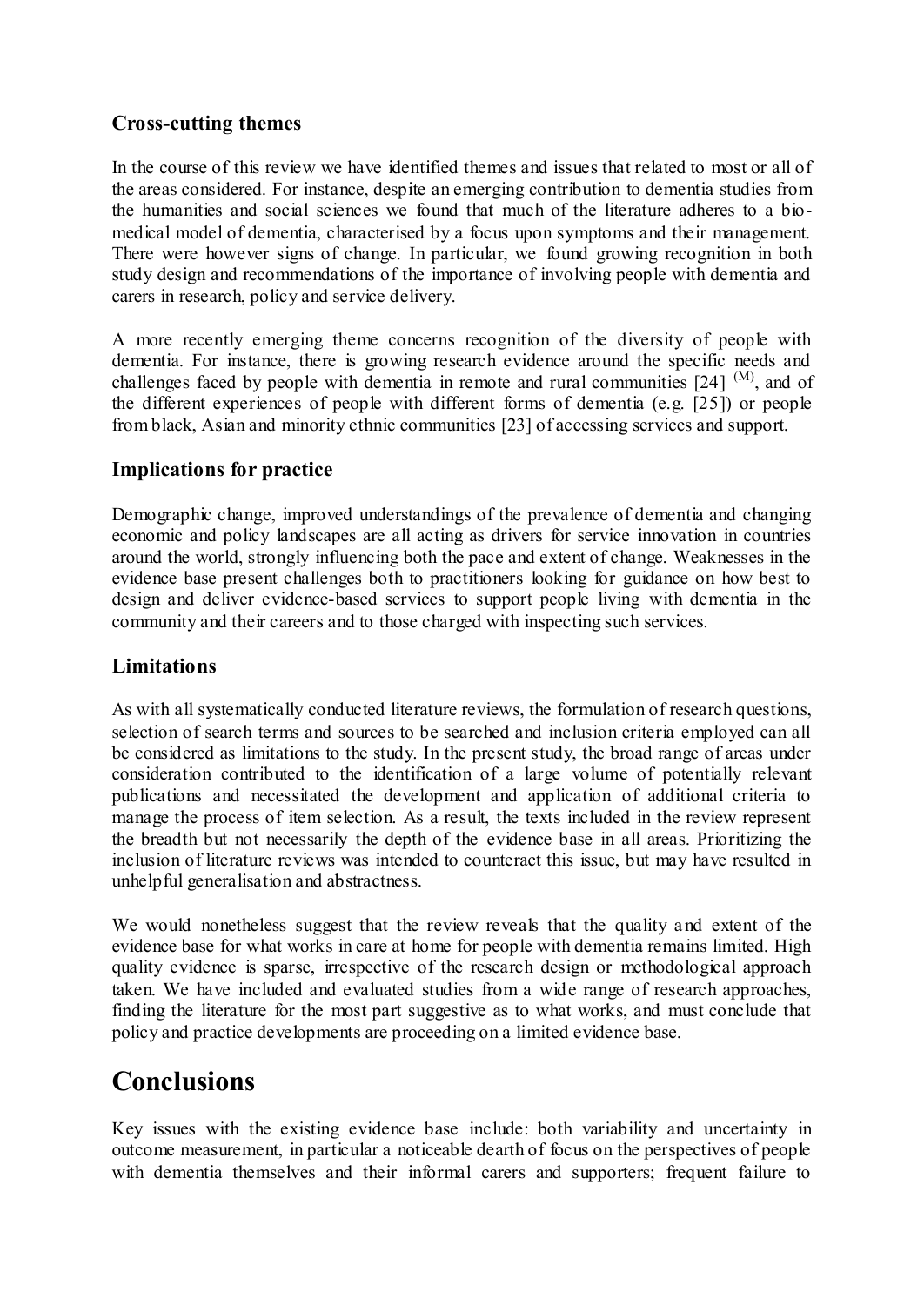demonstrate effective understandings of the complexities of living with dementia, and of the kinds of multifactorial interventions that are needed to provide holistic and effective support; and poor research design coupled with tendencies to focus on only one element of support provision.

This review was commissioned to support an inspection regime, but it is equally important that service commissioners, service providers and those researching this area: are able to appreciate the limitations of existing evidence; seek to review local evidence that approaches really work; understand and act on what evidence is available; and respond to service users, engage with them, and involve informal carers.

## **Competing interests**

The authors declare that they have no competing interests.

## **Authors' contributions**

AB conceived the project with assistance from AD, FK and RW. AD designed the evaluation proforma and led the literature review process. AB and AD led the drafting of the manuscript, and AD produced the supplementary file. FK, KV and RW conducted the workshops that informed the manuscript, carried out analyses of individual themes, and helped to draft the manuscript. All authors read and approved the final manuscript.

# **Acknowledgements**

The authors would like to thank the following colleagues who assisted with reading and evaluating the studies included in the review: Joe Crawford, Claire Garabedian, Corinne Greasley-Adams, Daniel Sage, Emma Smith, Veronica Smith, Alasdair Stewart and Nicola Yule. Thanks are also due to the workshop participants who provided helpful feedback on the analysis of the literature.

This study was funded by Social Care and Social Work Improvement Scotland (SCSWIS – commonly referred to as 'the Care Inspectorate').

## **References**

1. Prince M, Knapp M, Guerchet M, McCrone P, Prina M, Comas-Herrera A, Wittenberg R, Adelaja B, Hu B, King D, Rehill A and Salimkumar D: Dementia UK Update, Second Edition. London: Alzheimer's Society; 2014

2. Alzheimer's Association: 2014 Alzheimer's Disease Facts and Figures. [http://www.alz.org/downloads/Facts\_Figures\_2014.pdf].

3. ALCOVE: ALCOVE Synthesis Report 2013. [http://www.alcoveproject.eu/images/pdf/ALCOVE\_SYNTHESIS\_REPORT\_VF.pdf].

4. Alzheimer's Disease International: Policy Brief for Heads of Government: The Global Impact of Dementia 2013–2050.

[http://www.alz.co.uk/research/GlobalImpactDementia2013.pdf].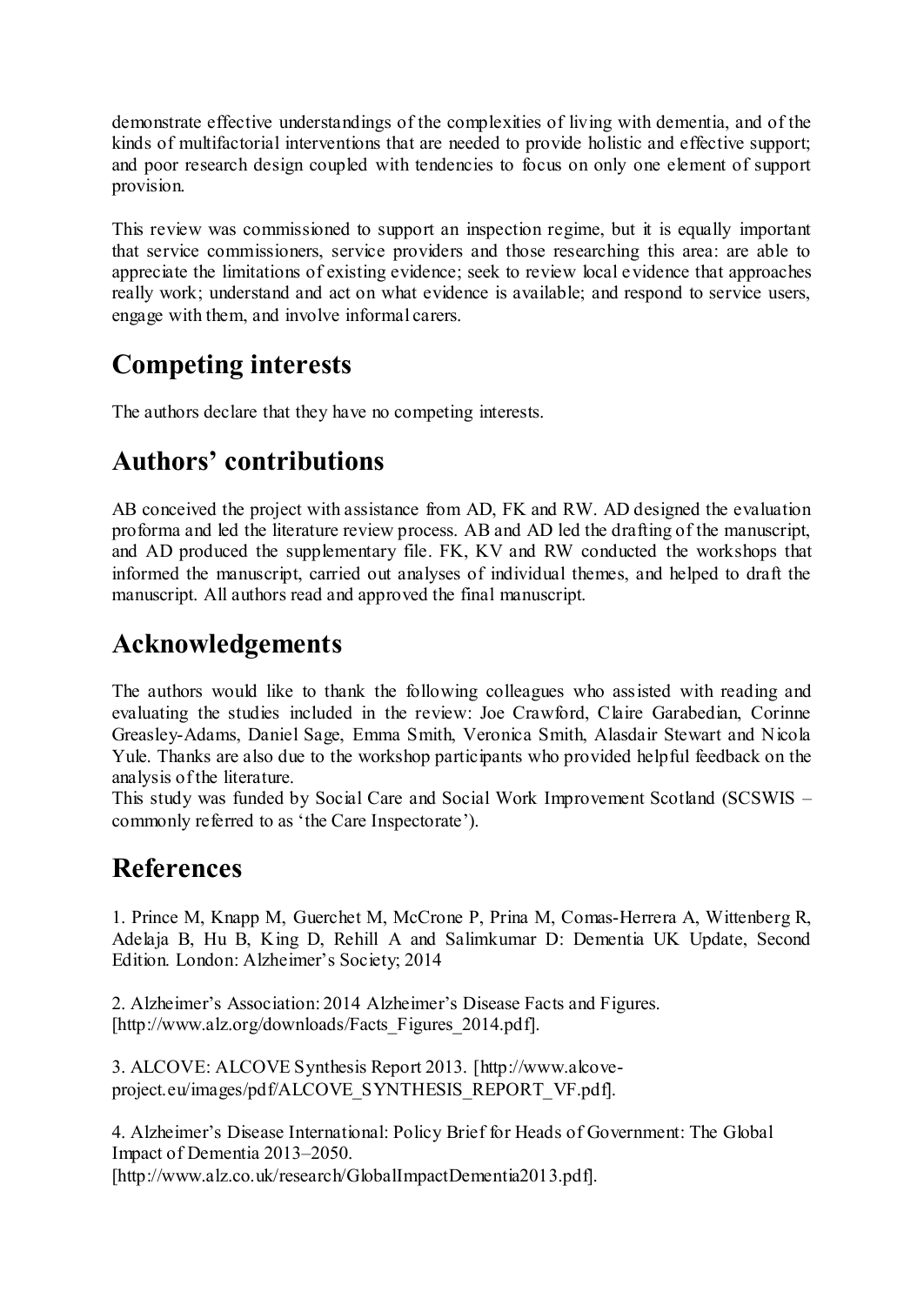5. Australian Institute of Health and Welfare: *Dementia in Australia*. Cat. no. AGE 70. Canberra: AIHW; 2013.

6. Department of Health. Prime Minister's challenge on dementia: Delivering major improvements in dementia care and research by 2015. London: Department of Health; 2012.

7. Australian Government Department of Health: Standing Council on Health Communiqué - 10 August 2012.

[http://www.health.gov.au/internet/main/publishing.nsf/Content/E6428A1A8851C26FCA257 BF0001B745A/\$File/120810.pdf].

8. Scottish Government: Scotland's National Dementia Strategy. Edinburgh; 2010

9. Scottish Government: Scotland's National Dementia Strategy: Two Years On Report. [http://www.scotland.gov.uk/Topics/Health/Services/Mental-Health/Dementia/report-June-2012].

10. Scottish Government: *Standards of Care for Dementia in Scotland*. Edinburgh; 2011

11. Care Commission/Scottish Government: Scotland's national Care Standards. [http://www.nationalcarestandards.org/].

12. Audit Scotland: Performance Information. Services. [http://www.auditscotland.gov.uk/performance/service/].

13. Ηervey T, Stark A, Dawson A, Fernandez J-L, Μatosevic T, ΜcDaid D. Long-term care for older people and ΕU Law: the position in Εngland and Scotland. Journal of Social Welfare and Family Law. 2012;34(1):105–24.

14. Weber SR, Pirraglia PA, Kunik ME. Use of services by community-dwelling patients with dementia: a systematic review. Am J Alzheimers Dis. 2011;26(3):195–204. Epub 2011 Jan 27.

15. NHS Centre for Reviews and Dissemination (CRD): *Undertaking Systematic Reviews of Research on Effectiveness, CRD Report No. 4 (2nd Edition)*. York: NHS Centre for Reviews and Development; 2001.

16. Cochrane Effective Practice and Organisation of Care (EPOC) group: Data Extraction Form, part of the EPOC Data Collection Template. No longer available [Resource updated August 2013 – see http://epoc.cochrane.org/epoc-author-resources].

17. Critical Appraisal Skills Programme (CASP): Critical appraisal checklists. No longer available [Checklists updated May 2013 – see http://www.casp-uk.net/].

18. Alzheimer's Society: Mapping the Dementia Gap 2012: Progress on improving diagnosis of dementia 2011–2012.

[http://www.alzheimers.org.uk/site/scripts/download\_info.php?fileID=1348].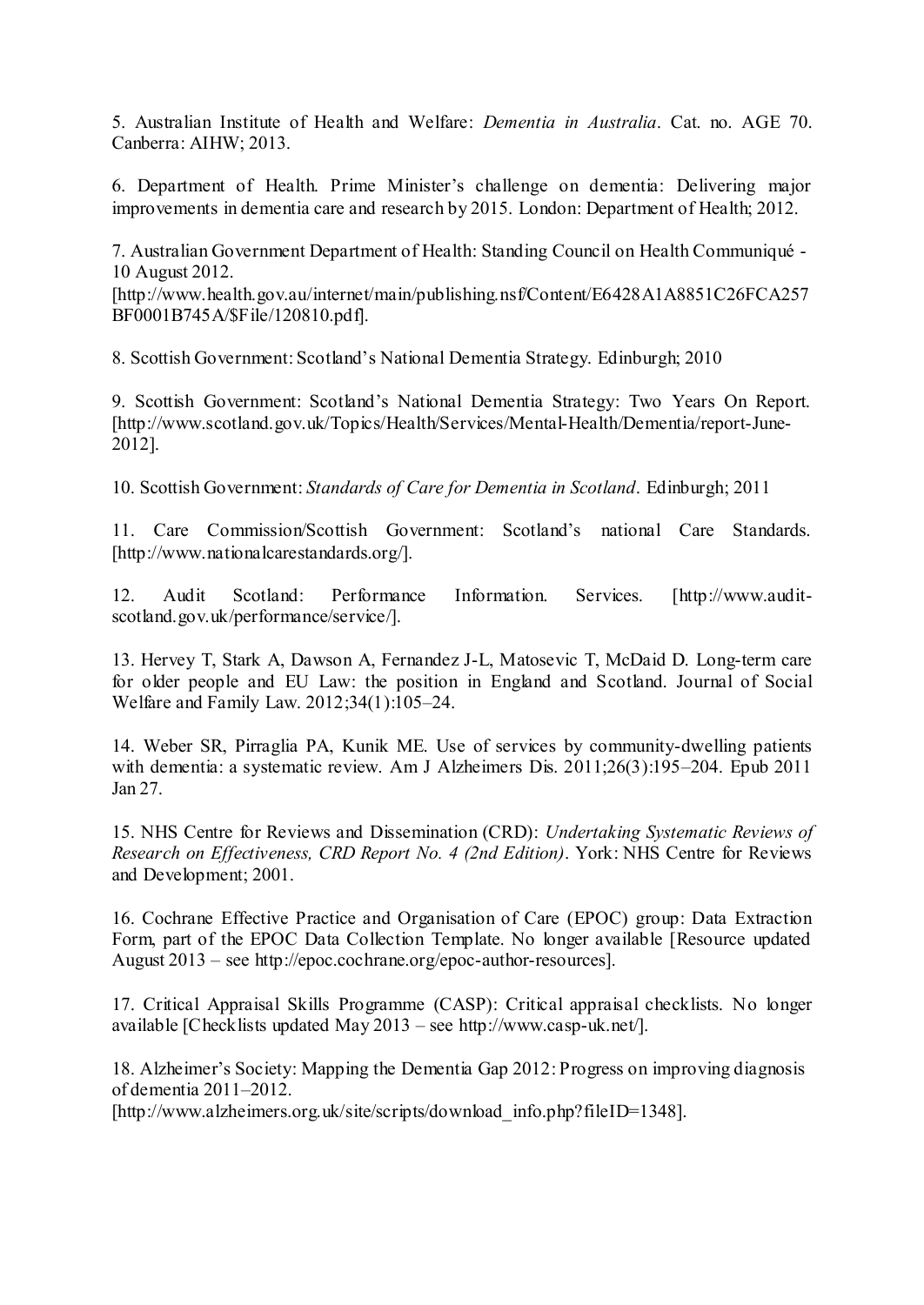19. Scottish Government: Dementia HEAT Target.

[http://www.scotland.gov.uk/About/Performance/scotPerforms/partnerstories/NHSScotlandp erformance/Dementia].

20. Department of Health: The Prime Minister's Challenge on Dementia: Delivering major improvements in dementia care and research by 2015: Annual report of progress. [https://www.gov.uk/government/publications/the-prime-ministers-challenge-on-dementiaannual-report-of-progress].

21. Scottish Government: Scotland's National Dementia Strategy: 2013–2016. [http://www.scotland.gov.uk/Topics/Health/Services/Mental-Health/Dementia/DementiaStrategy1316].

22. Chrisp T, Thomas B, Goddard W, Owens A. Dementia timeline: journeys, delays and decisions on the pathway to an early diagnosis. Dementia. 2011;10(4):555–70.

23. Moriarty J, Sharif N, Robinson J. Black and minority ethnic people with dementia and their access to support and services. Social Care Institute for Excellence (SCIE) Research Briefing 35, dated March 2011. London: SCIE; 2011.

24. Morgan DG, Crossley M, Kirk A, D'Arcy C, Stewart N, Biem J, et al. Improving access to dementia care: Development and evaluation of a rural and remote memory clinic. Aging Ment Health. 2008;13(1):17–30.

25. Morhardt D. Accessing community-based and long-term care services: Challenges facing persons with Frontotemporal dementia and their families. J Mol Neurosci. 2011;45:737–41.

26. Lauriks S, Reinersmann A, Van der Roest HG, Meiland FJM, Davies RJ, Moelaert F, et al. Review of ICT-based services for identified unmet needs in people with dementia. Ageing Res Rev. 2007;6(3):223–46.

27. Kurz AF, Leucht S, Lautenschlager NT. The clinical significance of cognition focused interventions for cognitively impaired older adults: a systematic review of randomized controlled trials. Int Psychogeriatr. 2011;23(9):1364–75.

28. Cooper C, Balamurali T, Selwood A, Livingston G. A systematic review of intervention studies about anxiety in caregivers of people with dementia. Int J Geriatr Psychiatry. 2007;22:181–8.

29. Dias A, Dewey ME, D'Souza J, Dhume R, Motghare DD, Shaji KS, et al. The effectiveness of a home care program for supporting caregivers of persons with dementia in developing countries: A randomised controlled trial from Goa. India PLoS ONE. 2008;3(6), e2333.

30. Wilz G, Fink-Heitz M. Assisted vacations for men with dementia and their caregiving spouses: Evaluation of Health related effects. Gerontologist. 2008;48(1):115–20.

31. Parker D, Mills S, Abbey J. Effectiveness of interventions that assist caregivers to support people with dementia living in the community: a systematic review. International Journal of Evidence Based Healthcare. 2008;6:137–72.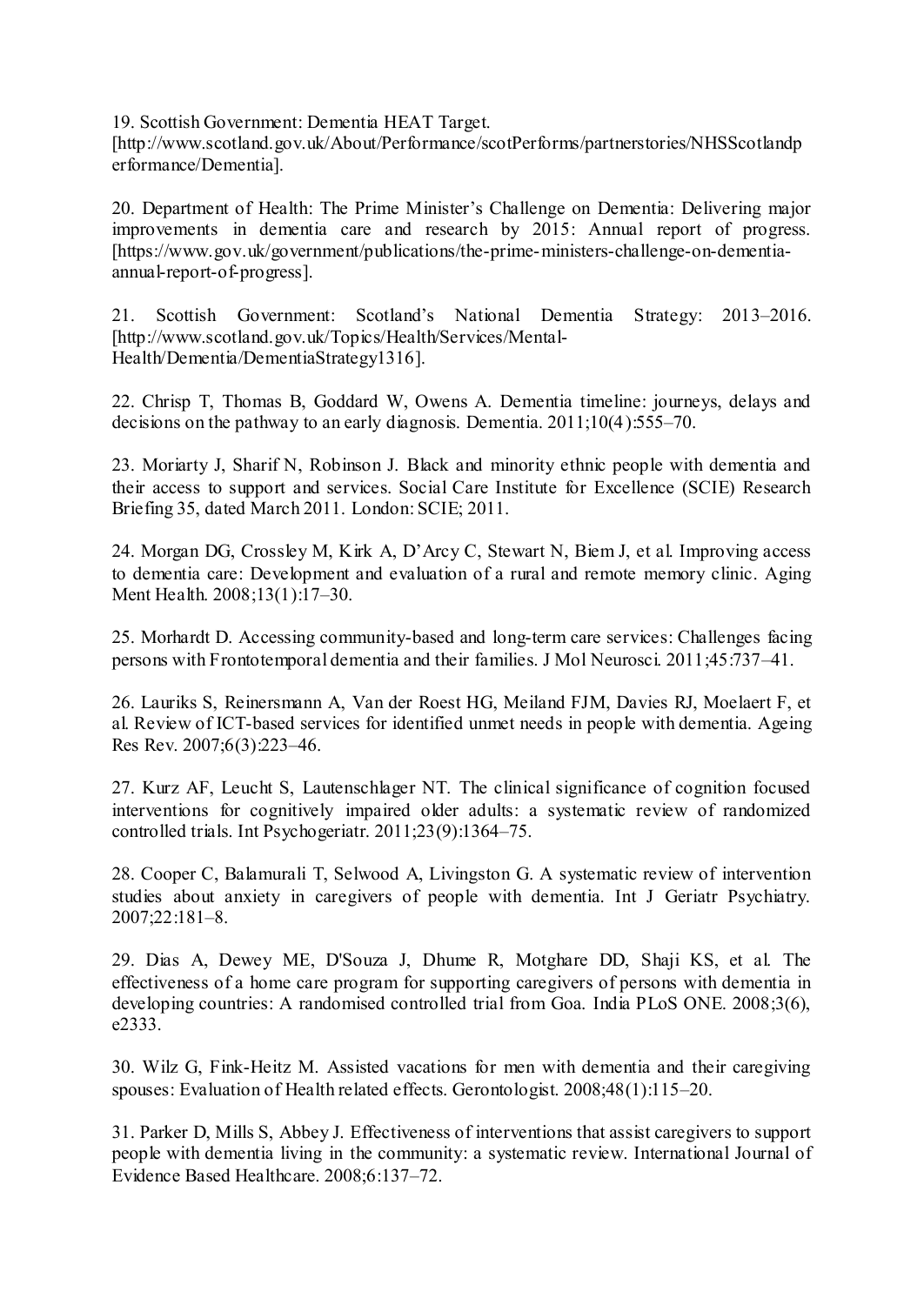32. Viola LF, Nunes PV, Yassuda MS, Aprahamian I, Santos FS, Santos GD, et al. Effects of a multidisciplinar cognitive rehabilitation program for patients with mild Alzheimer's disease. Clinic Science. 2011;66(8):1395–400.

33. Forsetlund L, Eike MC, Gjerberg E, Vist G. Effect of interventions to reduce potentially inappropriate use of drugs in nursing homes: a systematic review of randomised controlled trials. BMC Geriatr. 2011;11(16):1–18.

34. Cross SMB, Broomfield NM, Davies R, Evans JJ. Awareness, knowledge and application of memory rehabilitation among community psychiatric nurses working with dementia. Dementia: The International Journal of Social Research and Practice. 2008;7(3):383–95.

35. Scottish Government: Self-Directed Support: A National Strategy for Scotland. Edinburgh; 2010

36. Welsh Assembly Government: Sustainable Social Services for Wales: A Framework for Action.

[http://wales.gov.uk/topics/health/publications/socialcare/guidance1/services/?lang=en].

37. Government HM. Caring for our future: reforming care and support. Cm 8378. UK: HMSO; 2012.

38. Sampson EL, Jones L, Thuné-Boyle ICV, Kukkastenvehmas R, King M, Leurent B, et al. Palliative assessment and advance care planning in severe dementia: An exploratory randomized controlled trial of a complex intervention. Palliat Med. 2010;25(3):197–209.

39. McCrae N, Banerjee S. Modernizing mental health services for older people: a case study. Int Psychogeriatr. 2011;23(1):10–9.

40. Jones K. Integrated care pilot programme: Ensuring people with dementia receive joined up care. Nurs Times. 2010;106(10):12–4.

41. Durand M, James A, Ravishankar A, Bamrah JS, Purandare NB. Domiciliary and day care services: Why do people with dementia refuse? Aging Ment Health. 2009;13(3):414–9.

42. Mavall L, Malmberg B. Day care for persons with dementia: An alternative for whom? Dementia. 2007;6(1):27–43.

43. Mason A, Weatherly H, Spilsbury K, Arksey H, Golder S, Adamson J, et al. A systematic review of the effectiveness and cost-effectiveness of different models of community-based respite care for frail older people and their carers. Health Technol Assess. 2007;11(15):1– 157.

44. Arlt S, Lindner R, Rosler A, von Renteln-Kruse W. Adherence to medication in patients with dementia – predictors and strategies for improvement. Drugs Aging. 2008;25(12):1033– 47.

45. Jedenius E, Johnell K, Fasbom J, Stromoqvist J, Winblad B, Andreasen N. Dementia management programme in a community setting and the use of psychotropic drugs in the elderly population. Scand J Prim Health Care. 2011;29(3):181–6.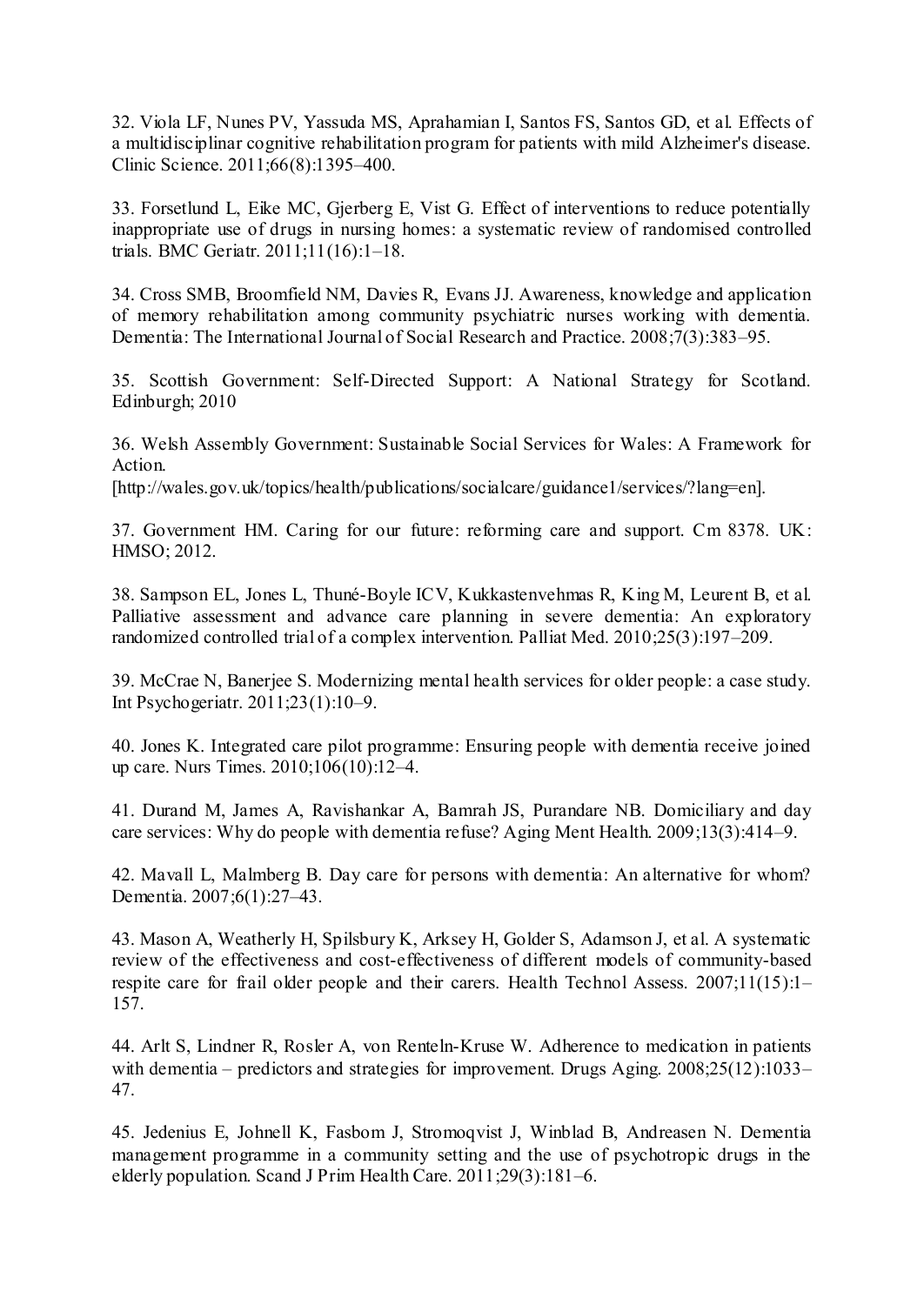46. Clarke CL, Wilcockson J, Gibb CE, Keady J, Wilkinson H, Luce A. Reframing risk management in dementia care through collaborative learning. Health Soc Care Community. 2011;19(1):23–32.

47. Caddell LS, Clare L. Interventions supporting self and identity in people with dementia: A systematic review. Aging Ment Health. 2007;15(7):797–810.

48. Gladman JRF, Jones RG, Radford K, Walker E, Rothera I. Person-centred dementia services are feasible, but can they be sustained? Age Ageing. 2007;36(2):171–6.

49. Adams T. The applicability of a recovery approach to nursing people with dementia. Int J Nurs Stud. 2010;47:626–34.

50. Gavan J. Exploring the usefulness of a recovery-based approach to dementia care nursing. Contemp Nurse. 2011;39(2):140–6.

51. Ploeg J, Denton M, Tindale J, Hutchison B, Brazil K, Akhtar-Danesh N, et al. Older adults' awareness of community health and support services for dementia care. Canadian Journal of Aging. 2009;28(4):359–70.

52. Preschl B, Wagner B, Forstmeier S, Maercker A. E-health interventions for depression, anxiety disorder, dementia, and other disorders in old age: A review. Journal of Cybertherapy and Rehabilitation. 2011;4:371–86.

53. Buettner LL, Yu F, Burgener SC. Evidence supporting technology-based interventions for people with early-stage Alzheimer's disease. J Gerontol Nurs. 2010;36(10):15–20.

54. Carswell W, McCullagh PJ, Augusto JC, Martin S, Mulvenna MD, Zheng H, et al. A review of the role of assistive technology for people with dementia in the hours of darkness. Technol Health Care. 2009;17(4):281–304.

55. Rothera I, Jones R, Harwood R, Avery AJ, Fisher K, James V, et al. An evaluation of a specialist multiagency home support service for older people with dementia using qualitative methods. Int J Geriatr Psychiatry. 2008;23(1):65–72.

56. Sampson L, Harrison-Dening K, Greenish W, Mandal U, Holman A, Jones L. End of life care for people with dementia. London: National Council for Palliative Care; 2010.

57. Dutton R. Specialist community-based end of life dementia care nurse. Dementia: The International Journal of Social Research and Practice. 2009;8(3):431–4.

58. Bradway C, Hirschman KB. Working with families of hospitalized older adults with dementia: caregivers are useful resources and should be part of the care team. American Journal of Nursing. 2008;108(10):52–60.

59. Afzal N, Buhagiar K, Flood M, Cosgrave M. Quality of end-of-life care for dementia patients during acute hospital admission: A retrospective study in Ireland. Gen Hosp Psychiatry. 2010;32:141–6.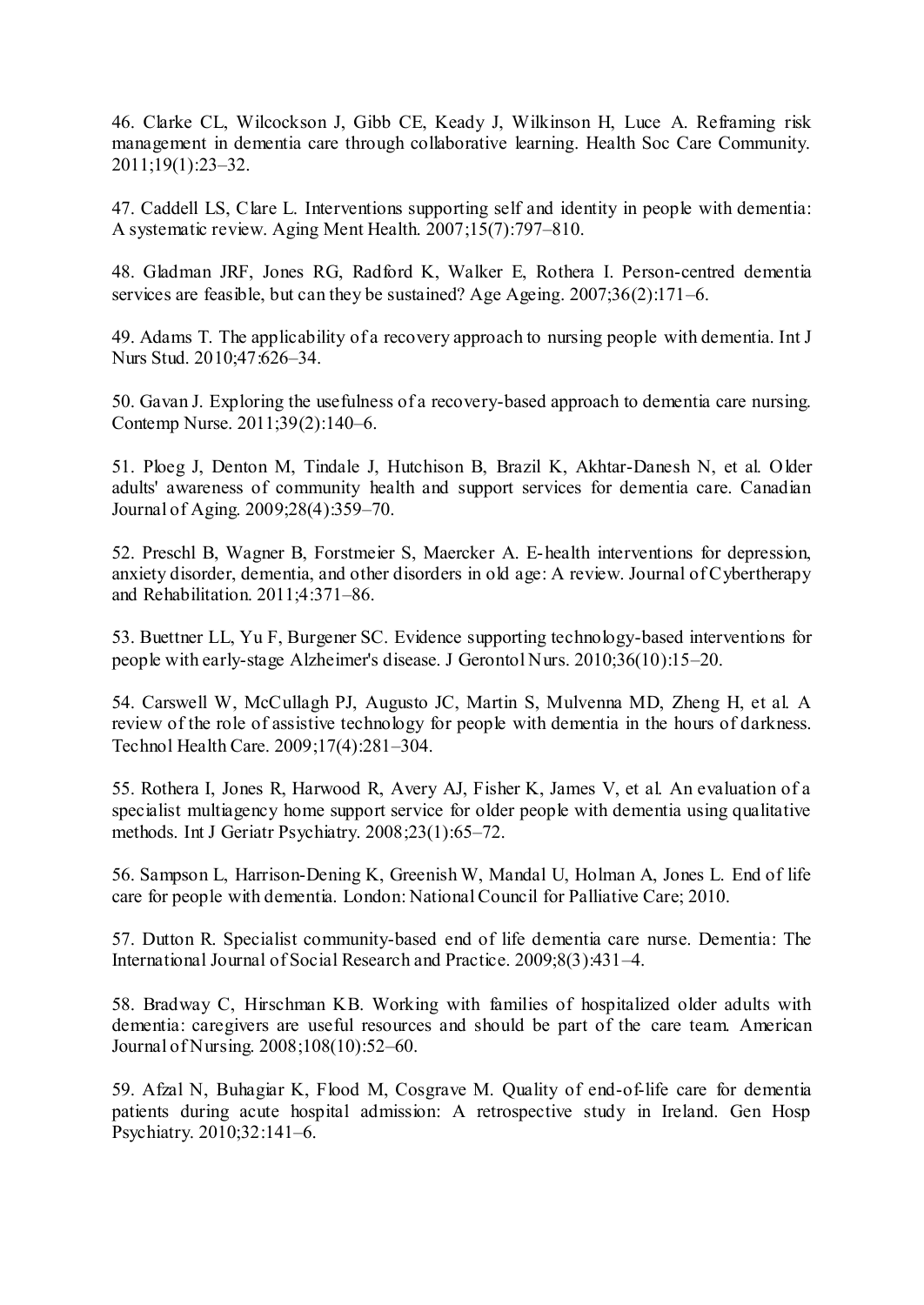60. Ghiotti C. The Dementia End of Life Care Project (DeLCaP). Supporting families caring for people with late stage dementia at home. Dementia: The International Journal of Social Research and Practice. 2009;8(3):349–61.

61. Olazarán J, Reisberg B, Clare L, Cruz I, Peña-Casanova J, del Ser T, et al. Nonpharmacological therapies in Alzheimer's disease: A systematic review of efficacy. Dement Geriatr Cogn Disord. 2010;30:161–78.

62. Belleville S. Cognitive training for persons with mild cognitive impairment. Int Psychogeriatr. 2007;21(1):57–66.

63. Li H, Li J, Li N, Li B, Wang P, Zhou T. Cognitive intervention for persons with mild cognitive impairment: a meta-analysis. Ageing Res Rev. 2011;10:285–96.

64. Mowszowski L, Batchelor J, Naismith SL. Early intervention for cognitive decline: can cognitive training be used as a selective prevention technique? Int Psychogeriatr. 2010;22(4):537–48.

65. Ballard C, Khan Z, Clack H, Corbett A. Nonpharmacological treatment of Alzheimer disease. Can J Psychiatry. 2011;56(10):589–95.

66. Faucounau V, Wu Y, Boulay M, De Rotrou J, Rigaud A. Cognitive intervention programmes on patients affected by mild cognitive impairment: a promising intervention tool for MCI? The Journal of Nutrition, Health and Aging. 2010;14(1):31–5.

67. Cotelli M, Manenti R, Zanetti O. Reminiscence therapy in dementia: a review. Maturitas. 2012;72(3):203–5.

68. Cotelli M, Manenti R, Zanetti O, Miniussi C. Non-pharmacological intervention for memory decline. Front Neurosci. 2012;6(46):1–17.

69. Forbes D, Forbes S, Morgan D, Markle-Reid M, Wood J and Culum I: Physical activity programs for persons with dementia. Cochrane Database of Systematic Reviews 2008, 2008(3), Art. No. CD0064892008

70. Detweiler M, Sharma T, Detweiler J, Murphy P, Lane S, Carman J, et al. What is the evidence to support the use of therapeutic gardens for the elderly? Psychiatry Investigation. 2012;9(2):100–10.

71. Amella JA, Grant AP, Mulloy C. Eating behavior in persons with moderate to late-stage dementia: Assessment and interventions. Journal of the American Psychiatric Nurses Association. 2008;13(6):360–7.

72. Martin S, Kelly G, Kernohan W, McCreight B and Nugent C: Smart home technologies for health and social care support. Cochrane Database of Systematic Reviews 2008, 2008(4), Art. No. CD006412

73. Chaplin A. Holistic care and environmental design: the future for dementia care. Housing Care and Support. 2011;14(3):91–7.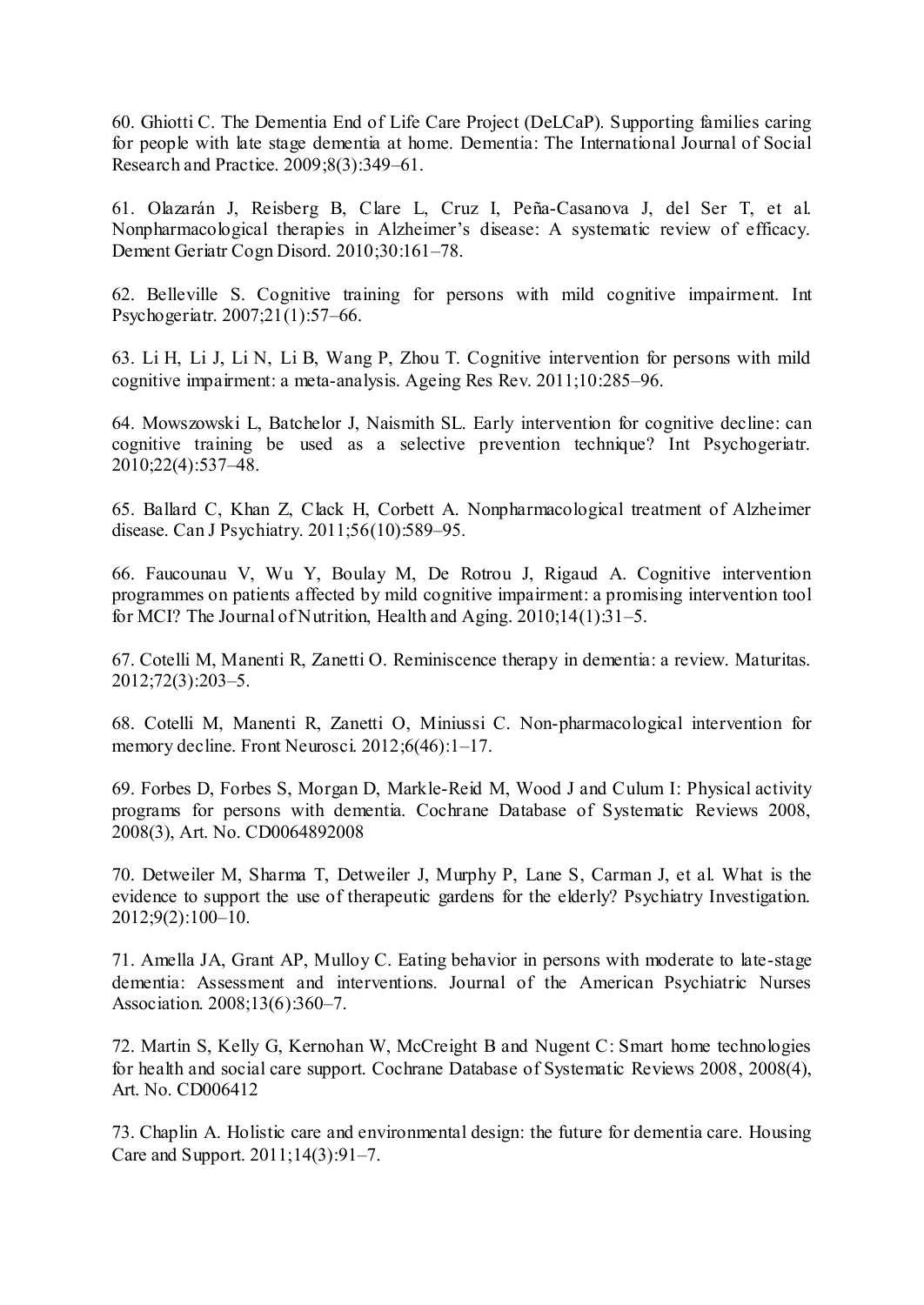74. Association of Directors of Adult Social Services of England (ADASS): Carers as Partners in Hospital Discharge. London; 2010.

75. Brodaty H, Cumming A. Dementia services in Australia. Int J Geriatr Psychiatry. 2010;25(9):887–95.

76. Lai JM, Karlawish J. Assessing the capacity to make everyday decisions: A guide for clinicians and an agenda for future research. American Journal of Geriatric Psychiatry. 2008;15(2):101–11.

77. Low L, Yap M, Brodaty H. A systematic review of different models of home and community care services for older persons. BMC Health Serv Res. 2011;11:93.

78. Keiser L, Zasler N. Residential design for real life rehabilitation. Neurorehabilitation. 2009;25:219–27.

79. Stern C, Munn Z. Cognitive leisure activities and their role in preventing dementia: a systematic review. International Journal of Evidence Based Healthcare. 2010;8:2–17.

80. Smits CHM, de Lange J, Droes R-M, Meiland F, Vernooij-Dassen M, Pot AM. Effects of combined intervention programmes for people with dementia living at home and their caregivers: a systematic review. Int J Geriatr Psychiatry. 2007;22:1181–93.

81. Spijker A, Vernooij-Dassen M, Vasse E, Adang E, Wollersheim H, Grol R, et al. Effectiveness of nonpharmacological interventions in delaying the institutionalization of patients with dementia: A meta-analysis. J Am Geriatr Soc. 2008;56(6):1116–28.

82. Evans G. Improving end of life care for the person with dementia: A practical approach from general practice. Dementia. 2009;8:363–76.

83. Awata S. New national health program against dementia in Japan: the medical center for dementia. Psychogeriatrics. 2010;10:102–6.

84. Chien L, Chi H, Guo J, Liao Y, Chang L, Chen C, et al. Caregiver support groups in patients with dementia: a meta-analysis. Int J Geriatr Psychiatry. 2011;26(10):1089–98.

85. Ryan T, Gardiner C, Bellamy G, Gott M, Ingleton C. Barriers and facilita tors to the receipt of palliative care for people with dementia: the views of medical and nursing staff. Palliat Med. 2012;26(8):879–86.

86. Li R, Cooper C, Bradley J, Shulman A, Livingston G. Coping strategies and psychological morbidity in family carers of people with dementia: a systematic review and meta-analysis. J Affect Disord. 2012;139(1):1–11.

87. Cooper C, Mukadam N, Katona C, Lyketos C, Ames D, Rabins P, et al. Systematic review of the effectiveness of non-pharmacological interventions to improve quality of life of people with dementia. Int Psychogeriatr. 2012;24(6):856–70.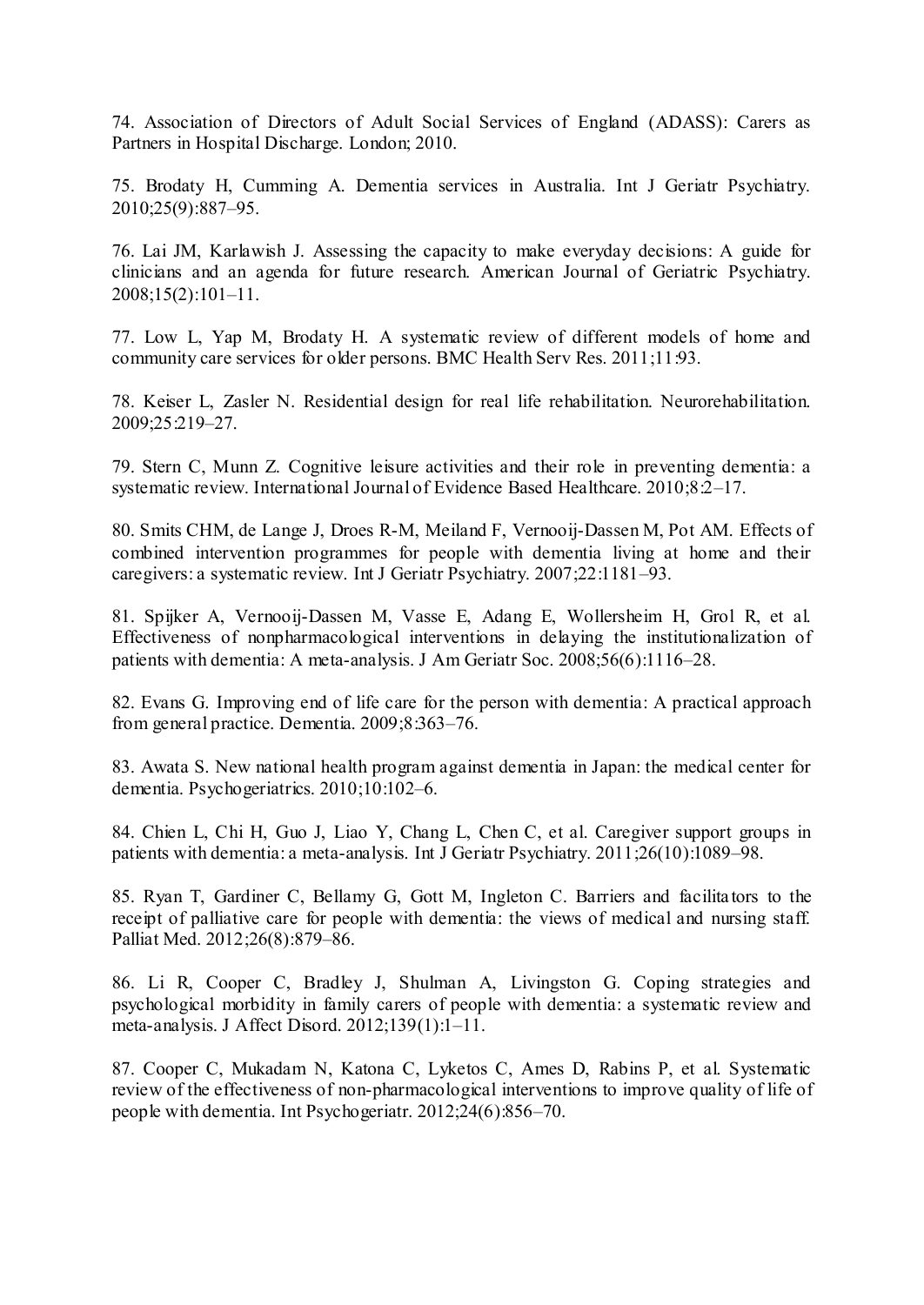88. Cooper C, Selwood A, Blanchard M, Walker Z, Blizard R, Livingston G. The determinants of family carers' abusive behaviour to people with dementia: Results of the CARD study. J Affect Disord. 2010;121:136–42.

89. Galik EM, Resnick B, Pretzer-Aboff I. 'Knowing what makes them tick': Motivating cognitively impaired older adults to participate in restorative care. Int J Nurs Pract. 2009;15:48–55.

90. Harland JA, Bath PA. Understanding the information behaviours of carers of people with dementia: A critical review of models from information science. Aging Ment Health. 2008;12(4):467–77.

91. Corbett A, Stevens J, Aarsland D, Day S, Moniz-Cook E, Woods R, et al. Systematic review of services providing information and/or advice to people with dementia and/or their caregivers. Int J Geriatr Psychiatry. 2012;27(6):628–36.

92. Moniz Cook E, Swift K, James I, Malouf R, De Vugt M and Verhey F: Functional analysis-based interventions for challenging behaviour in dementia. Cochrane Database of Systematic Reviews 2012, 2012(2), Art.No. CD006929

93. Aselage MB, Amella EJ. An evolutionary analysis of mealtime difficulties in older adults with dementia. J Clin Nurs. 2010;19:33–41.

94. Ahmad S. Improving services and support for people with dementia: Using a web forum to capture the views of people with dementia and their carers to inform a national audit office report. Dementia: The International Journal of Social Research and Practice. 2009;8(1):140– 1.

95. Joint Improvement Team (JIT): An assessment of the development of telecare in Scotland 2006–2010. [http://www.scotland.gov.uk/Publications/2010/10/27154413/0]

96. Geldmacher DS. Treatment guidelines for Alzheimer's disease: redefining perceptions in primary care. Primary care companion to the Journal of Clinical Psychiatry. 2007;9(2):113– 21.

97. Damianakis T, Crete-Nishihata M, Smith KL, Baecker RM, Marziali E. The psychosocial impacts of multimedia biographies on persons with cognitive impairments. Gerontologist. 2010;50(1):23–35.

98. Hägglund D. A systematic literature review of incontinence care for persons with dementia: the research evidence. J Clin Nurs. 2010;19(3–4):303–12.

99. Ablitt A, Jones GV, Muers J. Living with dementia: A systematic review of the influence of relationship factors. Aging Ment Health. 2009;13(4):497–511.

100. Villars H, Oustric S, Andrieu S, Baeyens JP, Bernabei R, Brodaty H, et al. The primary care physician and Alzheimer's disease: an international position paper. J Nutr Health Aging. 2010;14(2):110–20.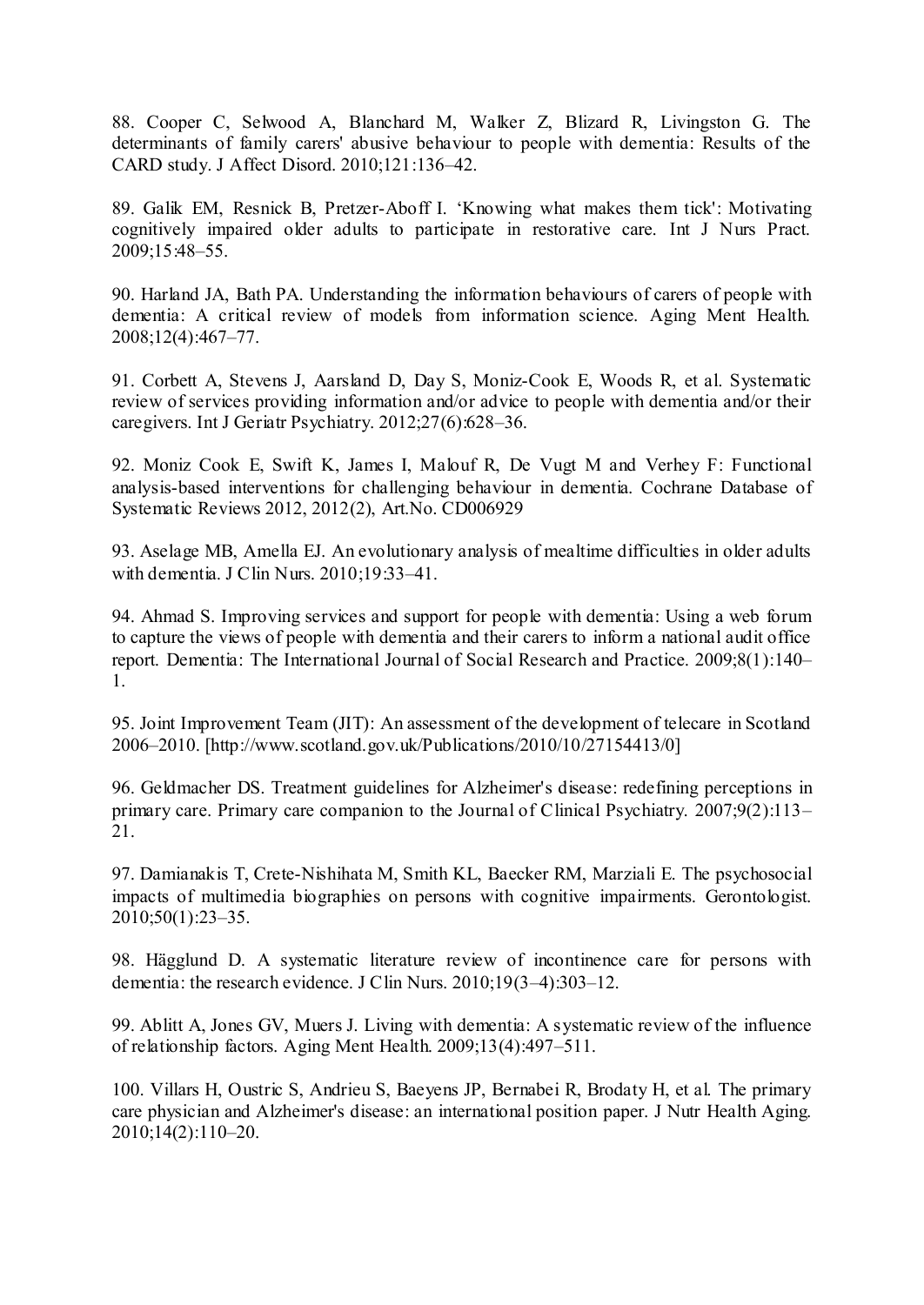101. Collet J, de Vugt ME, Verhey FRJ, Schols JMGA. Efficacy of integrated interventions combining psychiatric care and nursing home care for nursing home residents: a review of the literature. Int J Geriatr Psychiatry. 2010;25:3–13.

102. Birch D, Draper J. A critical literature review exploring the challenges of delivering effective palliative care to older people with dementia. J Clin Nurs. 2008;17(9):1144–63.

103. Borbasi S, Emmanuel E, Farrelly B, Ashcroft J. A Nurse Practitioner initiated model of service delivery in caring for people with dementia. Contemp Nurse. 2010;36(1–2):49–60.

104. Zucchero RA, Hooker E, Larkin S. An interdisciplinary symposium on dementia care improves student attitudes toward health care teams. Int Psychogeriatr. 2010;22(2):312–20.

105. Cohen-Mansfield J, Jensen B, Resnick B, Norris M. Assessment and treatment of behavior problems in dementia in nursing home residents: a comparison of the approaches of physicians, psychologists, and nurse practitioners. Int J Geriatr Psychiatry. 2012;27(2):135– 45.

106. Anderson D, Cattell H, Bentley E. Nurse-led liaison psychiatry service for older adults: service evaluation. Psychiatric Bulletin. 2008;32:298–302.

107. Maas ML, Specht JP, Buckwalter KC, Gittler J, Bechen K. Nursing home staffing and training recommendations for promoting older adults' quality of care and life part 1: Deficits in the quality of care due to understaffing and undertraining. Res Gerontol Nurs. 2008;1(2):123–33.

108. Gould E, Reed P. Alzheimer's Association Quality Care Campaign and professional training initiatives: improving hands on care for people with dementia in the U.S.A. Int Psychogeriatr. 2009;21:S25–33.

109. Koch T, Iliffe S. Dementia diagnosis and management: a narrative review of changing practice. Brit J Gen Pract. 2011;61(589):e513–25.

110. Pimouguet C, Lavaud T, Dartigues JF, Helmer C. Dementia case management effectiveness on health care costs and resource utilization: a systematic review of randomized controlled trials. J Nutr Health Aging. 2010;14(8):669–76.

111. Egdell V, Bond J, Brittain K, Jarvis H. Disparate routes through support: negotiating the sites, stages and support informal dementia care. Health and Place. 2010;16(1):101–7.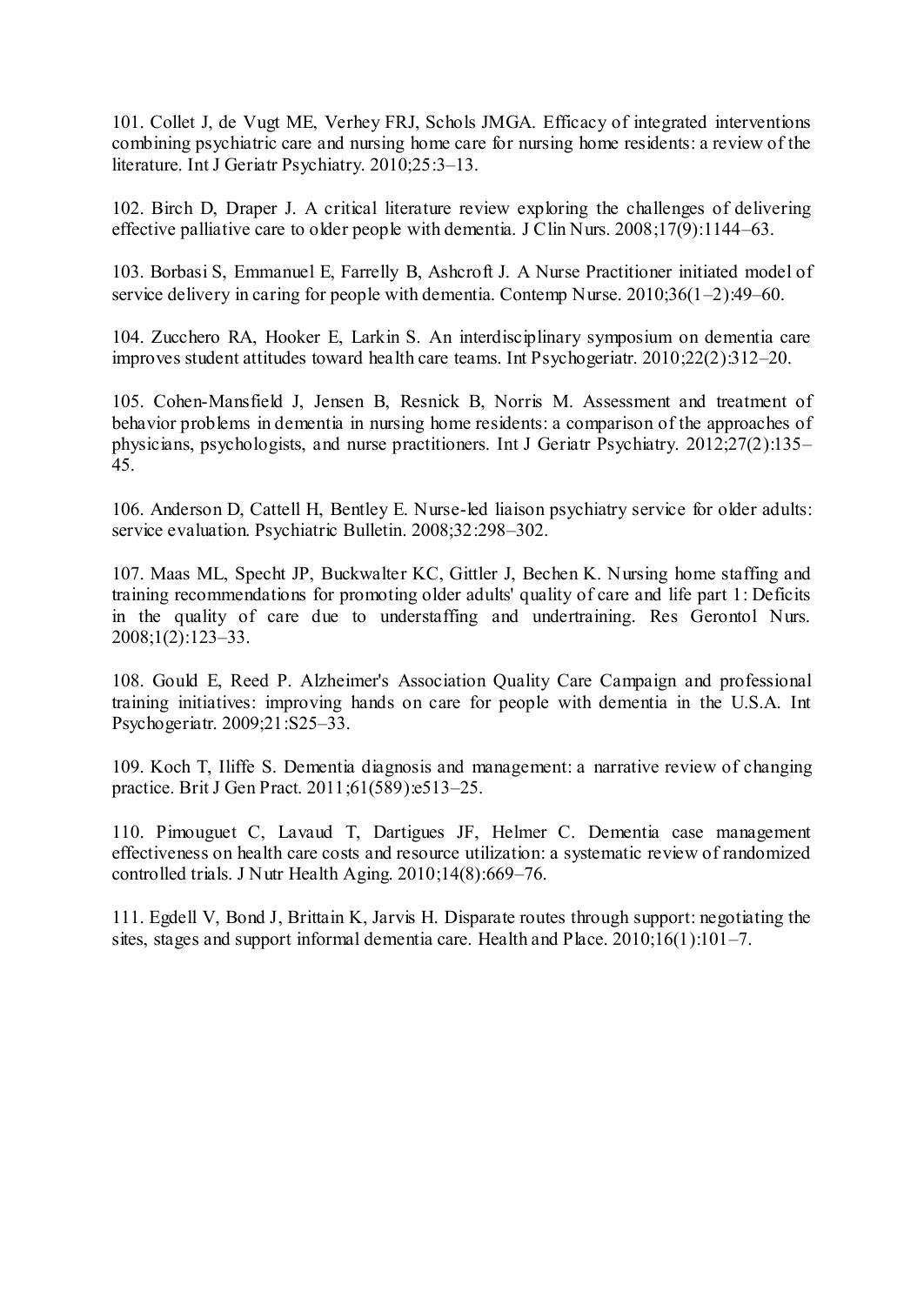